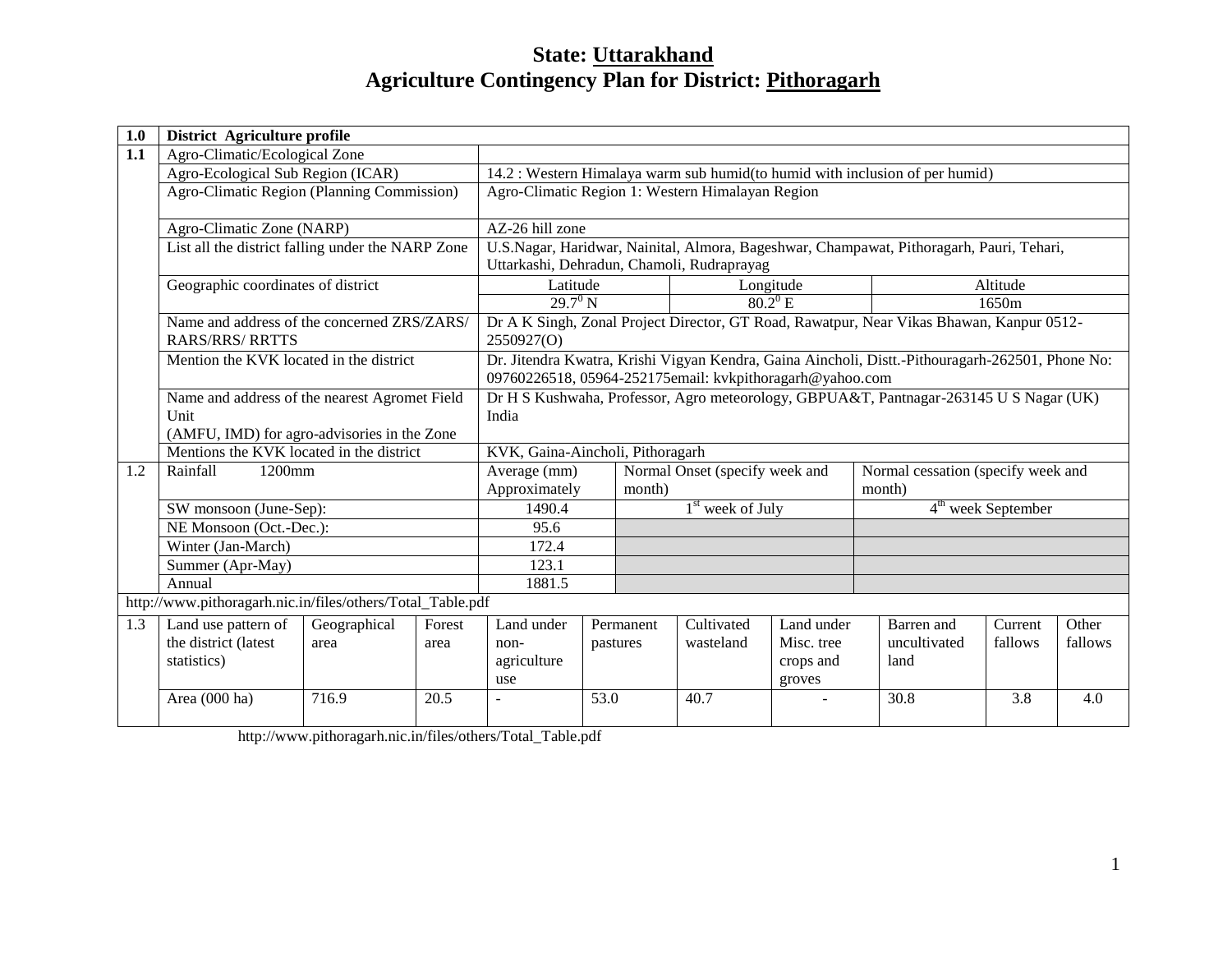| 1.4 | Major Soils                                                | Area ('000ha)                    | Percent (%) of total |  |  |  |  |  |  |
|-----|------------------------------------------------------------|----------------------------------|----------------------|--|--|--|--|--|--|
|     | 1 Alluvial sandy loam (Annexure-IV)                        |                                  |                      |  |  |  |  |  |  |
|     |                                                            |                                  |                      |  |  |  |  |  |  |
|     | 3                                                          |                                  |                      |  |  |  |  |  |  |
|     | 4                                                          |                                  |                      |  |  |  |  |  |  |
|     | 5                                                          |                                  |                      |  |  |  |  |  |  |
|     | Other (specify)                                            |                                  |                      |  |  |  |  |  |  |
| 1.5 | Agricultural land use                                      | Area ('000ha)                    | Cropping intensity % |  |  |  |  |  |  |
|     | Net sown area                                              | 45.9                             | 174.3                |  |  |  |  |  |  |
|     | Area sown more than once                                   | 34.0                             |                      |  |  |  |  |  |  |
|     | Gross cropped area                                         | 79.9                             |                      |  |  |  |  |  |  |
|     | Lift irrigation                                            | -                                |                      |  |  |  |  |  |  |
| 1.6 | <b>Irrigation</b>                                          |                                  |                      |  |  |  |  |  |  |
|     | Net cultivated Area                                        | 45.9                             |                      |  |  |  |  |  |  |
|     | Net Irrigated Area                                         | 7.7                              |                      |  |  |  |  |  |  |
|     | Micro Irrigation                                           | (0.072ha) Drip Irrigation System |                      |  |  |  |  |  |  |
|     | http://www.pithoragarh.nic.in/files/others/Total_Table.pdf |                                  |                      |  |  |  |  |  |  |

| Major field crops                |                   | (000ha)        |                  |                |                  |                |  |  |  |  |
|----------------------------------|-------------------|----------------|------------------|----------------|------------------|----------------|--|--|--|--|
|                                  |                   | Kharif         |                  | Rabi           | <b>Total</b>     |                |  |  |  |  |
|                                  | <b>Irrigated</b>  | <b>Rainfed</b> | <b>Irrigated</b> | <b>Rainfed</b> | <b>Irrigated</b> | <b>Rainfed</b> |  |  |  |  |
| Wheat                            |                   |                |                  | 28.2           |                  | 28.2           |  |  |  |  |
| Rice                             |                   | 24.5           |                  |                |                  | 24.5           |  |  |  |  |
| Ragi                             |                   | 9.7            |                  |                |                  | 9.7            |  |  |  |  |
| Maize                            |                   | 4.7            |                  |                |                  | 4.7            |  |  |  |  |
| Barley                           |                   |                |                  | 4.1            |                  | 4.1            |  |  |  |  |
| Jhangora                         |                   | 0.2            |                  |                |                  | 0.2            |  |  |  |  |
| <b>Horticulture crops-Fruits</b> | <b>Total area</b> |                | <b>Irrigated</b> |                | <b>Rainfed</b>   |                |  |  |  |  |
| Apple                            |                   | 1.6            |                  |                |                  |                |  |  |  |  |
| Pear                             |                   | 1.2            |                  |                |                  |                |  |  |  |  |
| Plum                             |                   | 0.9            |                  |                |                  |                |  |  |  |  |
| Walnut                           |                   | 1.9            |                  |                |                  |                |  |  |  |  |
| Peach                            |                   | 1.0            |                  |                |                  |                |  |  |  |  |
| Apricot                          |                   | 0.8            |                  |                |                  |                |  |  |  |  |
| Citrus                           |                   | 3.3            |                  |                |                  |                |  |  |  |  |
| Mango                            |                   | 2.8            |                  |                |                  |                |  |  |  |  |
| Litchi                           |                   | 0.5            |                  |                |                  |                |  |  |  |  |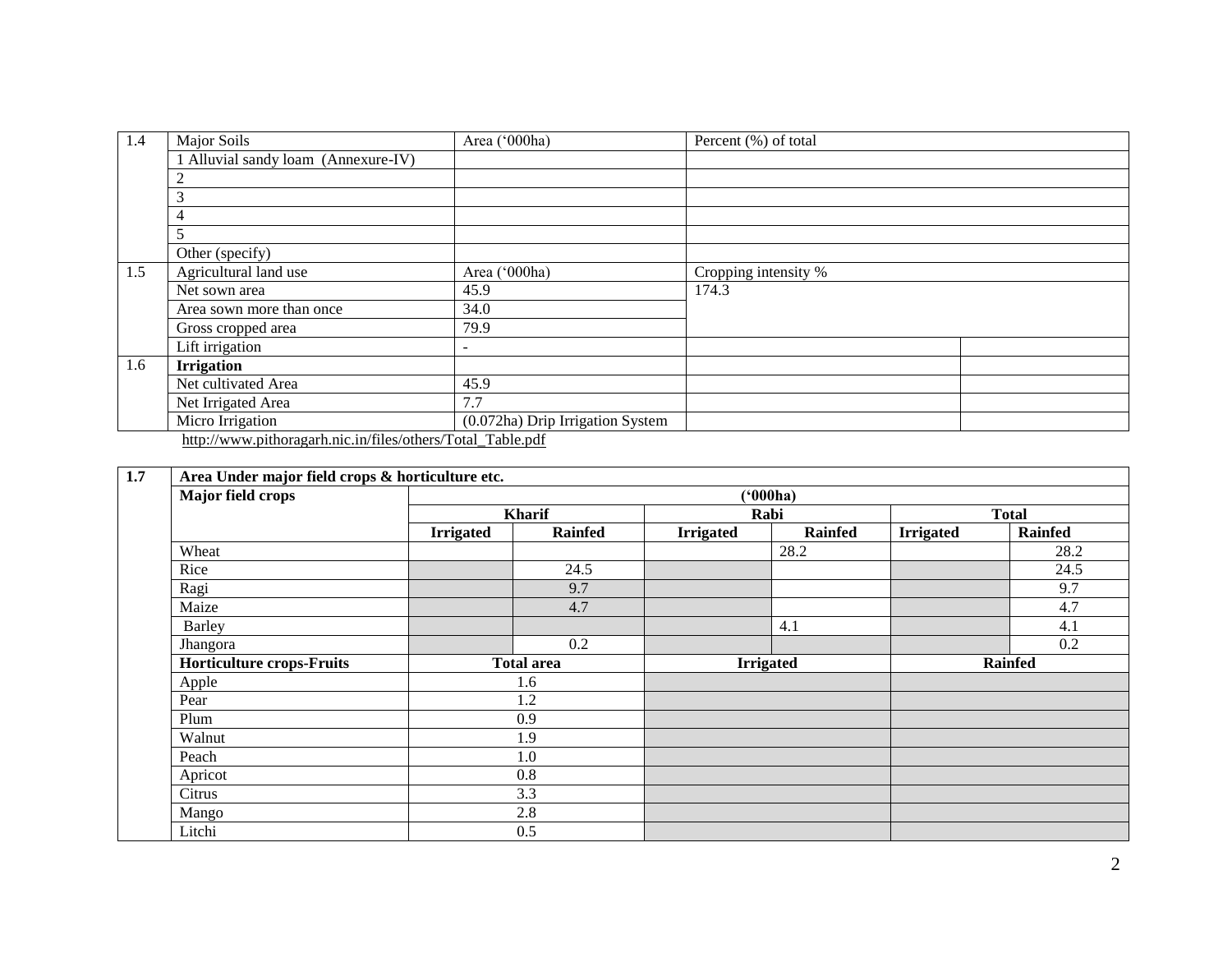|                  | Others                                                                    | $\overline{1.5}$ |              |                           |
|------------------|---------------------------------------------------------------------------|------------------|--------------|---------------------------|
|                  | <b>Total</b>                                                              | 15.0             |              |                           |
|                  | Total fodder crop area                                                    |                  |              |                           |
|                  | <b>Grazing</b> area                                                       |                  |              |                           |
|                  | Sericulture etc                                                           |                  |              |                           |
|                  | Other (Specify)                                                           |                  |              |                           |
|                  |                                                                           |                  |              |                           |
|                  | Horticulture crops-Vegetable                                              | Total area       | Irrigated    | Rainfed                   |
|                  | Potato                                                                    | 1605             |              |                           |
|                  | Pea                                                                       | 400              |              |                           |
|                  | Radish                                                                    | 628              |              |                           |
|                  | French Bean                                                               | 526              |              |                           |
|                  | Cabbage                                                                   | 328              |              |                           |
|                  | Okra                                                                      | 256              |              |                           |
|                  | Medicinal & Aromatic crops                                                | Total area       | Irrigated    | Rainfed                   |
|                  | Onion                                                                     | 405              |              |                           |
|                  | Tomato                                                                    | 398              |              |                           |
|                  | <b>Brinjal</b>                                                            | 39               |              |                           |
|                  | Capsicum                                                                  | 342              |              |                           |
|                  | Cauliflower                                                               | 76               |              |                           |
|                  | *If break-up data (irrigated, rainfed) is not available, give total area. |                  |              |                           |
| $\overline{1.8}$ | Livestock                                                                 | Number ('000)    |              |                           |
|                  | Cattle                                                                    | 151300           |              |                           |
|                  | <b>Buffaloes</b> total                                                    | 86877            |              |                           |
|                  | Commercial dairy farms                                                    |                  |              |                           |
|                  | Goat                                                                      | 145173           |              |                           |
|                  | Sheep                                                                     | 32804            |              |                           |
|                  | Others (Camel, Pig, Yak etc.)                                             | 2382             |              |                           |
| $\overline{1.9}$ | Poultry                                                                   | 50478            |              |                           |
|                  | Commercial                                                                |                  |              |                           |
|                  | Backyard                                                                  |                  |              |                           |
| 1.10             | <b>Inland Fisheries</b>                                                   |                  |              |                           |
|                  |                                                                           | Area (ha)        | Yield (t/ha) | <b>Production (tones)</b> |
|                  | <b>Brackish water</b>                                                     |                  |              |                           |
|                  | Fresh water                                                               |                  |              |                           |
|                  | Others                                                                    |                  |              |                           |
|                  | http://www.pithoragarh.nic.in/files/others/Total_Table.pdf                |                  |              |                           |

| 1.1. | & Productivity<br>Production<br>ot<br>major corps (Average of last 3<br>years: 2006, 07,08) | Kharif               |                         |                       | Rabi                    |                                 | Summer                  |                                       | Total                   |  |
|------|---------------------------------------------------------------------------------------------|----------------------|-------------------------|-----------------------|-------------------------|---------------------------------|-------------------------|---------------------------------------|-------------------------|--|
|      |                                                                                             | Production<br>(000t) | Productivity<br>(kg/ha) | Production<br>(*000t) | Productivity<br>(kg/ha) | Production<br>$^{\prime}000$ t) | Productivity<br>(kg/ha) | Production<br>$^{\prime\prime}$ 000t) | Productivity<br>(kg/ha) |  |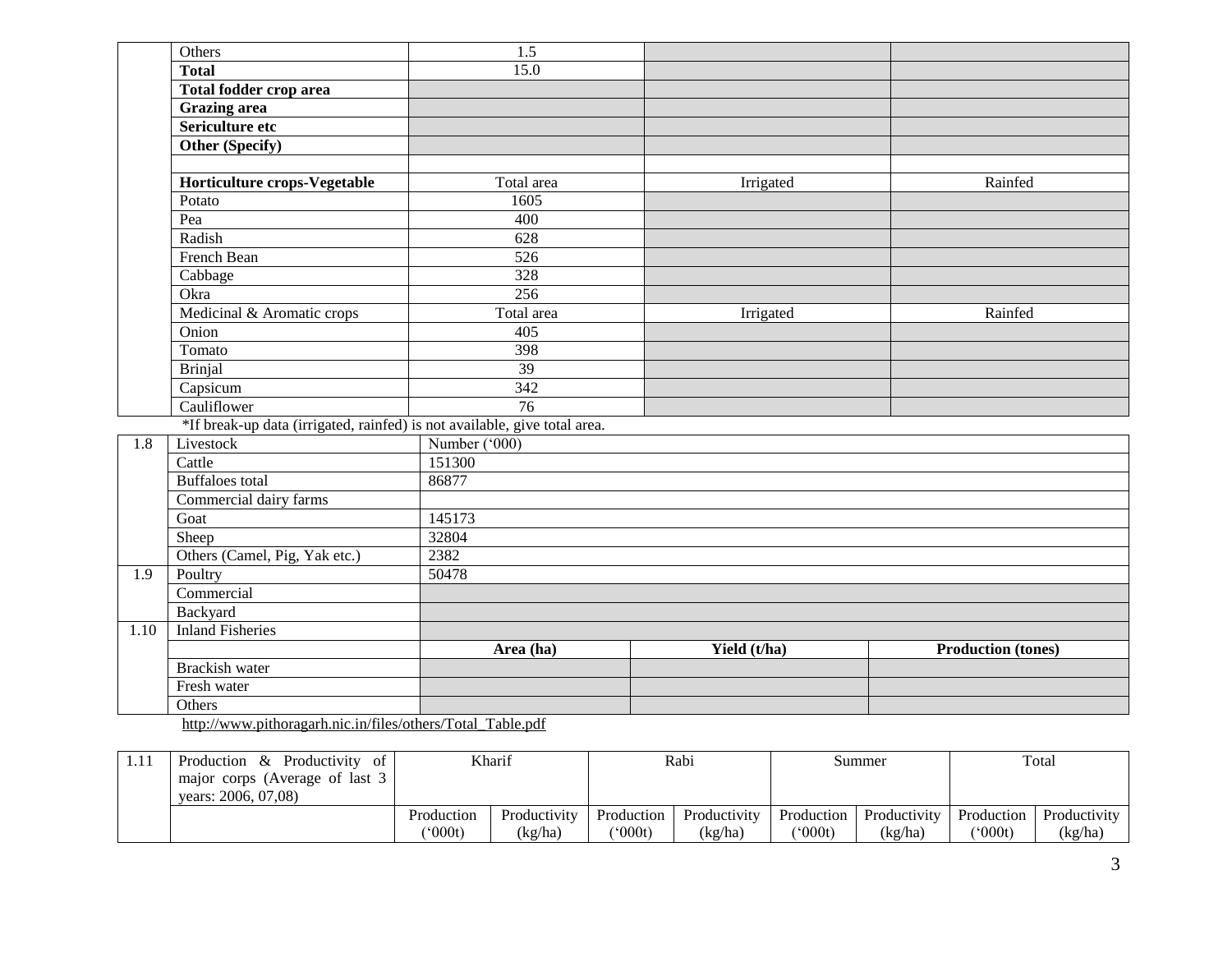| Wheat<br>40891<br>1451<br>700<br>Soyabean<br>Ragi<br>1460<br>1505<br>Maize<br>6110<br>1300<br>Major Horticulture crops<br>Potato<br>45.3<br>25520<br>$\overline{3.0}$<br>Apple<br>12.53<br>Pear |  |
|-------------------------------------------------------------------------------------------------------------------------------------------------------------------------------------------------|--|
|                                                                                                                                                                                                 |  |
|                                                                                                                                                                                                 |  |
|                                                                                                                                                                                                 |  |
|                                                                                                                                                                                                 |  |
|                                                                                                                                                                                                 |  |
|                                                                                                                                                                                                 |  |
|                                                                                                                                                                                                 |  |
|                                                                                                                                                                                                 |  |
| Plum<br>1.5                                                                                                                                                                                     |  |
| Walnut<br>0.6                                                                                                                                                                                   |  |
| 3.2<br>Peach                                                                                                                                                                                    |  |
| Apricot<br>1.1                                                                                                                                                                                  |  |
| 18.5<br>Citrus                                                                                                                                                                                  |  |
| 2.8<br>Mango                                                                                                                                                                                    |  |
| Litchi<br>0.5                                                                                                                                                                                   |  |
| 2.2<br>Others                                                                                                                                                                                   |  |
| $\overline{5.29}$<br>Veg. Pea                                                                                                                                                                   |  |
| French Bean<br>6.47                                                                                                                                                                             |  |
| Capsicum<br>3.86                                                                                                                                                                                |  |
| Onion<br>5.03                                                                                                                                                                                   |  |
| Tomato<br>5.59                                                                                                                                                                                  |  |
| Sowing window for 5 major crops<br>1.12                                                                                                                                                         |  |
| (start and end of sowing period)<br>Rice<br>Maize<br>Wheat<br>Ragi<br>Soybean                                                                                                                   |  |
| Kharif-Rainfed<br>October.-November<br>April-June<br>May-June<br>May-July<br>May-June                                                                                                           |  |
| Kharif-Irrigated<br>May-June<br>October.-November<br>$\overline{a}$<br>$\overline{\phantom{a}}$<br>$\overline{\phantom{a}}$                                                                     |  |
| Rabi-Rainfed<br>$\blacksquare$<br>$\sim$<br>$\blacksquare$<br>$\overline{\phantom{a}}$<br>$\overline{\phantom{a}}$                                                                              |  |
| Rabi-Irrigated<br>$\blacksquare$<br>$\blacksquare$<br>$\blacksquare$<br>$\blacksquare$<br>$\blacksquare$<br>http://www.pithonogogh.pio.in/files/othono/Fotol. Toble ndf                         |  |

[http://www.pithoragarh.nic.in/files/others/Total\\_Table.pdf](http://www.pithoragarh.nic.in/files/others/Total_Table.pdf)

| 1.13 | major<br>Regular<br>is<br>What<br>the |               |          |      |               | Sporadic (specify month of occurrence in |      | <b>None</b> |
|------|---------------------------------------|---------------|----------|------|---------------|------------------------------------------|------|-------------|
|      | contingency the district is           |               |          |      |               | brackets)                                |      |             |
|      | prone to? (Tick mark)                 | <b>Severe</b> | Moderate | Mild | <b>Severe</b> | Moderate                                 | Mild |             |
|      | Drought                               |               |          |      |               | December-                                |      |             |
|      |                                       |               |          |      |               | February                                 |      |             |
|      | Flood                                 |               |          |      |               |                                          |      |             |
|      | Cyclone                               |               |          |      |               |                                          |      |             |
|      | Hail storm                            |               |          |      | April-June    | April-June                               |      |             |
|      | Heat wave                             |               |          |      |               |                                          |      |             |
|      | Cold wave                             |               |          |      |               | December-                                |      |             |
|      |                                       |               |          |      |               | February                                 |      |             |
|      | Frost                                 |               |          |      | December-     | December-                                |      |             |
|      |                                       |               |          |      | February      | February                                 |      |             |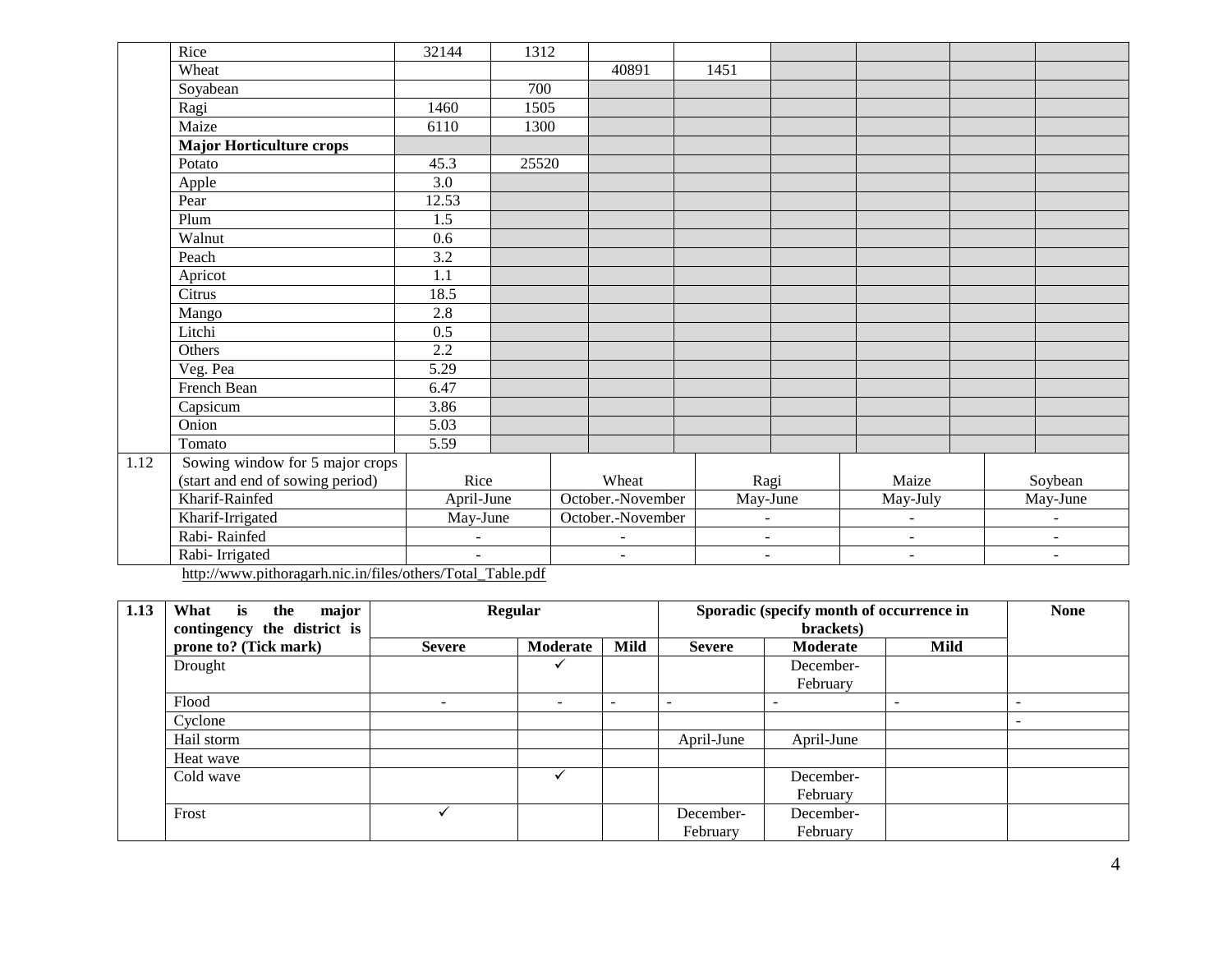| Sea water inundation         |                      |  | $\overline{\phantom{a}}$ |  |
|------------------------------|----------------------|--|--------------------------|--|
| Pests and diseases (specify) | White grub, brown    |  |                          |  |
|                              | spot in Rice, Citrus |  |                          |  |
|                              | Die back             |  |                          |  |

| 1.14 | $\sim$<br>e district for<br><b>l</b> maps of the<br>Include<br>Digital | <b>State as</b><br>Location map of district with in<br>Annexure-1    | $Y \alpha c$<br>Enclosed:<br>1 U.S |
|------|------------------------------------------------------------------------|----------------------------------------------------------------------|------------------------------------|
|      |                                                                        | .<br>Annexure- $\angle$<br>ı annual raintall<br>Mean<br>$\mathbf{a}$ | Enclosed: ves                      |
|      |                                                                        | S01l<br>Annexure-3<br>map as                                         | Enclosed: No                       |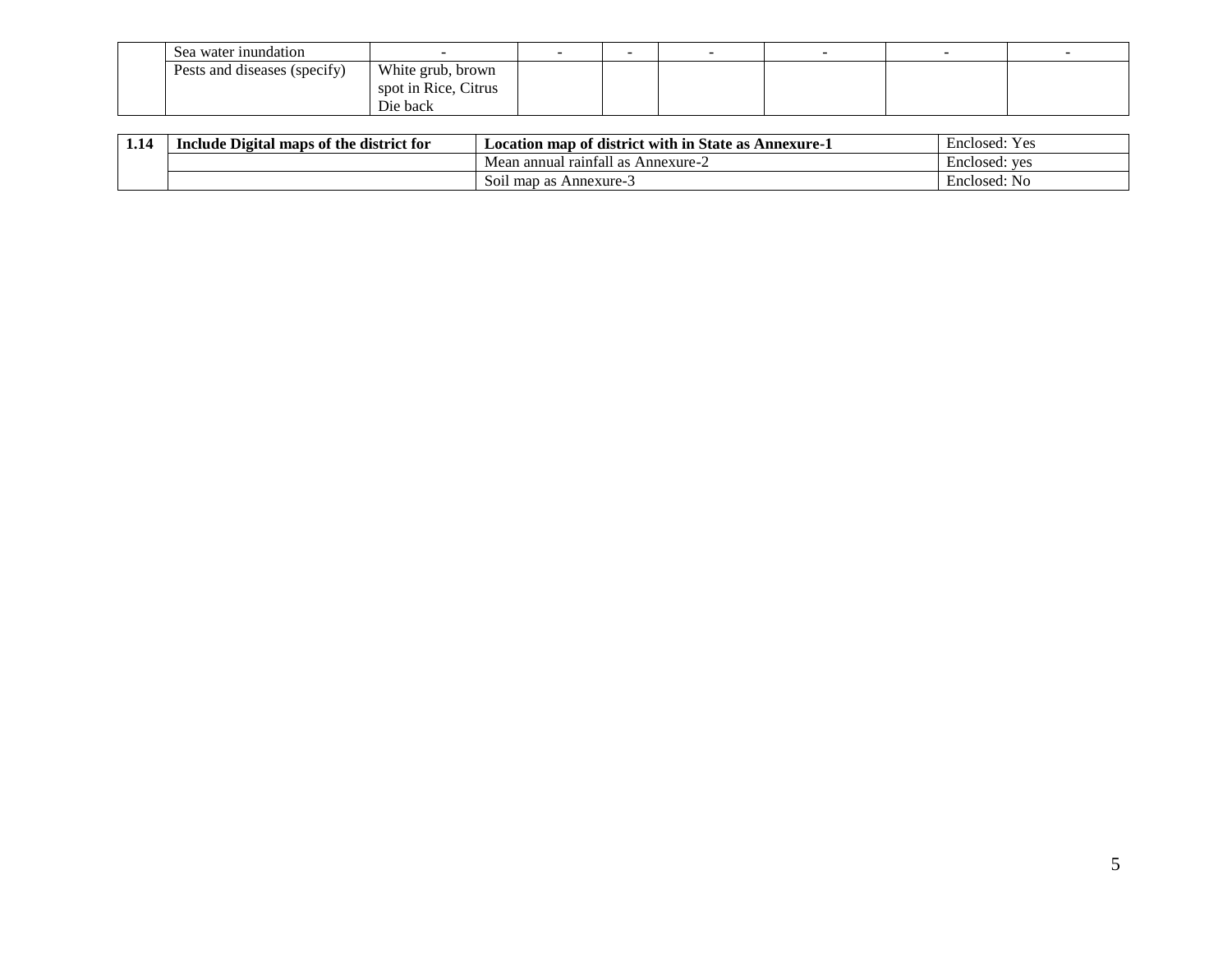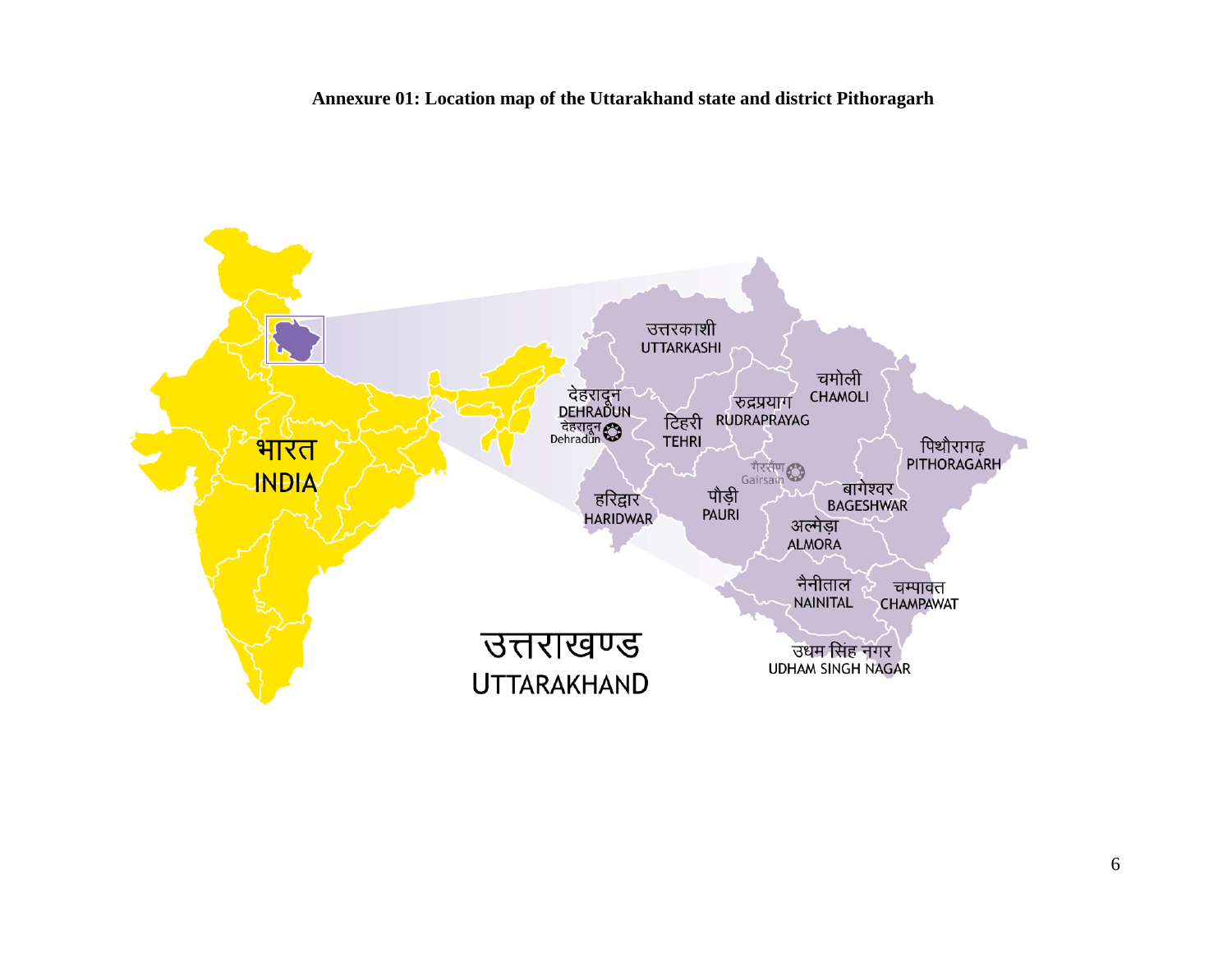# **Annexure 02 : Mean annual rainfall (mm) of district Pithoragarh**

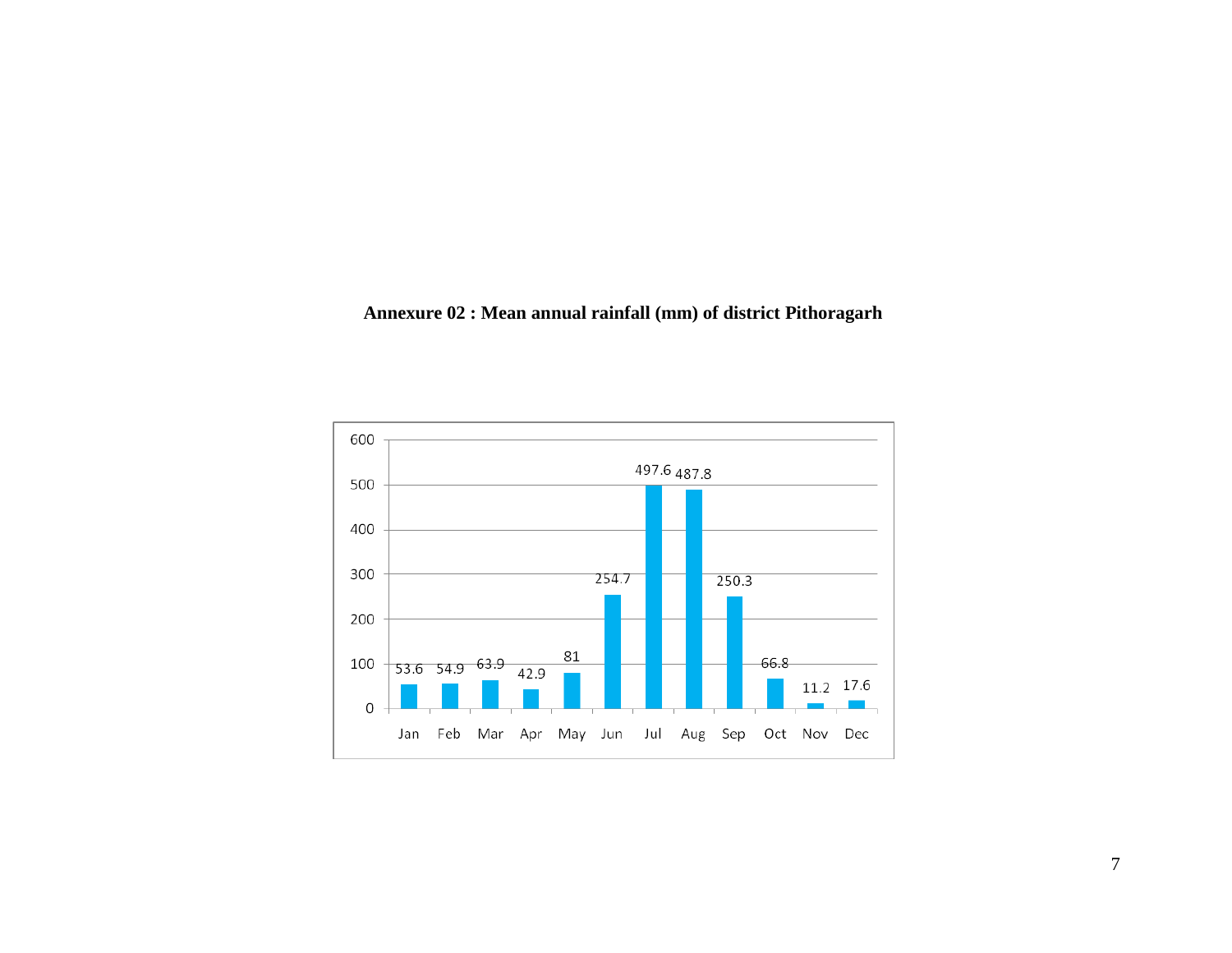**2.0 Strategies for weather related contingencies**

**2.1 Drought**

**2.1.1 Rainfed situation: KHARIF**

| <b>Condition</b>                                 |                                                |                           |                                                   | <b>Suggested Contingency measures</b>                                                                                                                                                                  |                                                               |
|--------------------------------------------------|------------------------------------------------|---------------------------|---------------------------------------------------|--------------------------------------------------------------------------------------------------------------------------------------------------------------------------------------------------------|---------------------------------------------------------------|
| <b>Early season</b><br>drought<br>(delayed onset | <b>Major farming</b><br>situation <sup>a</sup> | Crop/cropping<br>systemb  | Change in<br>Crop/cropping<br>system <sup>c</sup> | Agronomic measures <sup>d</sup>                                                                                                                                                                        | <b>Remarks</b> on<br>implementation <sup>e</sup>              |
| 2<br>Delay<br>by<br>weeks (June $3rd$<br>wk      | Rain fed lower<br>hills<br>Upland soils        | Rice-wheat                | None                                              | Maintenance of plant population by gap filling<br>Weed management                                                                                                                                      | Seed given under<br><b>IWMP &amp; RKVY</b><br>Supply of seeds |
|                                                  |                                                | Soybean-mustard           | Ragi                                              | Short duration Ragi varieties ((VLM 146, VLM<br>149, VLM 315, VLM 324,<br><b>PRM 1, PRM 2)</b><br>Weed management<br>Maintenance of plant population by gap filling<br>Balanced fertilizer application | through TDC, NSC<br>Dept. of Agriculture<br>and KVK           |
|                                                  | Rain fed Mid<br>hills Upland                   | Rice-wheat                | None                                              | Maintenance of plant population by gap filling<br>Weed management                                                                                                                                      |                                                               |
|                                                  | soils                                          | Finger Millet -<br>Lentil | None                                              | Short duration Ragi varieties<br>Weed management<br>Maintenance of plant population by gap filling<br><b>Balanced fertilizer application</b>                                                           |                                                               |
|                                                  |                                                | Maize-Lentil              | None                                              | Short duration maize varieties<br>Maintenance of plant population by gap filling<br>Weed management                                                                                                    |                                                               |
|                                                  |                                                | Horsegram-wheat           | None                                              | Maintenance of plant population by gap filling                                                                                                                                                         |                                                               |
|                                                  | Rain fed high                                  |                           |                                                   |                                                                                                                                                                                                        |                                                               |
|                                                  | hills                                          | Ramdana-Fallow            | None                                              | Maintenance of plant population by gap filling<br>Weed management                                                                                                                                      |                                                               |
|                                                  |                                                | Rajma-lentil              | None                                              | Maintenance of plant population by gap filling<br>Weed management<br>Mulching by crop residues, forest leaves<br>Balanced fertilizer application                                                       |                                                               |
|                                                  |                                                | Buckwheat-Lentil          | None                                              | Maintenance of plant population by gap filling<br>Weed management                                                                                                                                      |                                                               |

| Condition                      |                                                |                                      |                                                        | <b>Suggested Contingency measures</b> |                                            |
|--------------------------------|------------------------------------------------|--------------------------------------|--------------------------------------------------------|---------------------------------------|--------------------------------------------|
| <b>Early season</b><br>drought | <b>Maior farming</b><br>situation <sup>®</sup> | Crop/cropping<br>system <sup>'</sup> | Change in Crop/cropping   Agronomic measures<br>system |                                       | <b>Remarks</b> on<br><i>implementation</i> |
| (delayed onset)                |                                                |                                      |                                                        |                                       |                                            |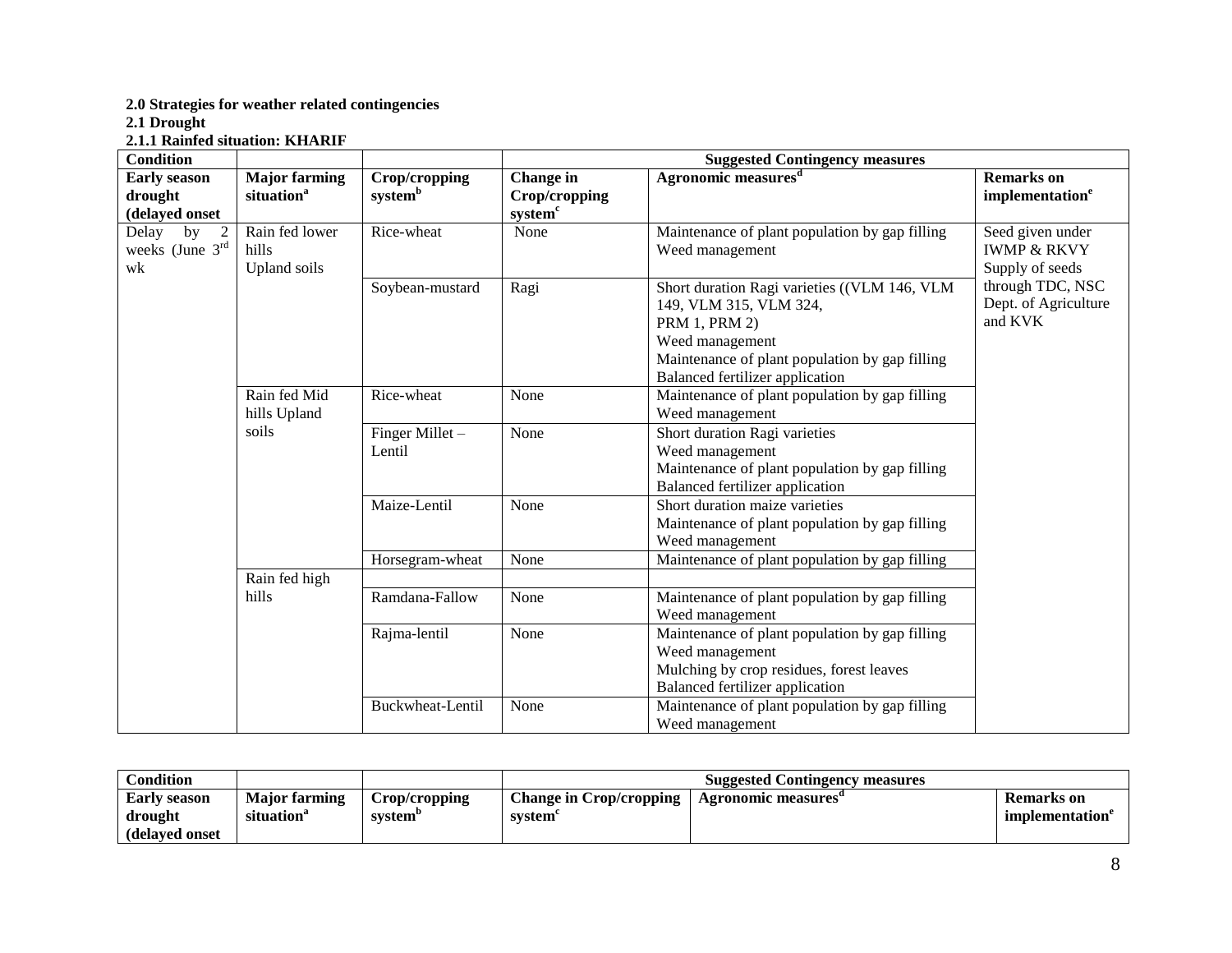| Delay<br>by<br>4 | Rain fed lower         | Rice-wheat       | Rice replaced by Urd (U- | Weed Management, Foliar application of         | Seed given under       |
|------------------|------------------------|------------------|--------------------------|------------------------------------------------|------------------------|
| weeks (July Ist  | hills                  |                  | 31, 35), Sesamum         | fertilizers, Bunding of terraces,              | <b>IWMP &amp; RKVY</b> |
| week)            |                        |                  |                          | Increased seed rate, Mulching,                 | Supply of seeds        |
|                  |                        |                  |                          | Sowing across the slope, Addition of organic   | through TDC,           |
|                  |                        |                  |                          | manures (FYM/compost) @ 5-10 t/ha              | NSC                    |
|                  |                        |                  |                          | treated with Trichoderma                       | Dept. of               |
|                  |                        | Soybean-Mustard  | Soybean replaced by Urd  | Weed management                                | Agriculture            |
|                  |                        |                  | (U-31, 35), Sesamum, Veg |                                                | and KVK                |
|                  |                        |                  | Pea                      |                                                |                        |
|                  | Rain fed Mid           | Rice-wheat       | Rice replaced by Sesmum  | Weed Management, Foliar application of         |                        |
|                  | hills                  |                  | & Horsegram (VLG1,       | fertilizers, Use short duration varieties,     |                        |
|                  |                        |                  | <b>VLG 8, VLG 10)</b>    | Addition of organic manures, (FYM/compost)     |                        |
|                  |                        |                  | Change of crop Cowpea    | @ 5-10 t/ha, treated with Trichoderma,         |                        |
|                  |                        |                  | Finger millet -VLM 146,  | Sowing may be delayed till appropriate soil    |                        |
|                  |                        |                  | Barnyard millet (VL      | moisture condition reaches                     |                        |
|                  |                        |                  | Madira-172)              |                                                |                        |
|                  |                        | Finger Millet-   | None                     | Transplanting of ragi in standing fields, Weed |                        |
|                  |                        | Lentil           |                          | Management, Foliar application of fertilizers  |                        |
|                  |                        | Maize-Lentil     | None                     | Foliar application of fertilizers              |                        |
|                  |                        | Horse gram-Wheat | none                     | Weed Management                                |                        |
|                  | Rain fed high<br>hills | Ramdana-wheat    | None                     | <b>Weed Management</b>                         |                        |
|                  |                        | Rajma-Lentil     | None                     | Mulching                                       |                        |
|                  |                        |                  |                          | <b>Weed Management</b>                         |                        |
|                  |                        | Buckwheat-lentil | None                     | Weed Management                                |                        |

| <b>Condition</b>                                    |                                                |                                      |                                                                                 | <b>Suggested Contingency measures</b>                                        |                                                               |
|-----------------------------------------------------|------------------------------------------------|--------------------------------------|---------------------------------------------------------------------------------|------------------------------------------------------------------------------|---------------------------------------------------------------|
| <b>Early season</b><br>drought<br>(delayed onset    | <b>Major farming</b><br>situation <sup>a</sup> | Crop/cropping<br>system <sup>b</sup> | Change in Crop/cropping system <sup>c</sup>                                     | <b>Agronomic measures</b> <sup>d</sup>                                       | <b>Remarks</b> on<br>implementation <sup>e</sup>              |
| Delay<br>- 6<br>by<br>weeks $(3rd$ week<br>of July) | Rain fed lower<br>hills                        | Rice-wheat                           | Rice replaced by Urd (U-31, 35),<br>Sesmum                                      | Sowing after minimum tillage<br>Weed management                              | Seed given under<br><b>IWMP &amp; RKVY</b><br>Supply of seeds |
|                                                     |                                                | Soybean-wheat                        | Black Soybean+ Barnyard millet<br>(VL 29, VL 21, VL Madira 172,<br>PRJ 1)-Wheat | Sowing after minimum tillage<br>Weed management                              | through TDC, NSC<br>Dept. of<br>Agriculture<br>and KVK        |
|                                                     | Rain fed Mid hills                             | Rice-wheat                           | Change of crop<br>Finger millet -VLM 146,<br>Barnyard millet (VL Madira-172)    | Sowing after minimum tillage<br>Weed management                              |                                                               |
|                                                     |                                                | Finger Millet-<br>lentil             | None                                                                            | Transplanting of Ragi<br>Weed management<br>Foliar application of fertilizer |                                                               |
|                                                     |                                                | Maize-Lentil                         | Change of crop                                                                  | Use crop as fodder                                                           |                                                               |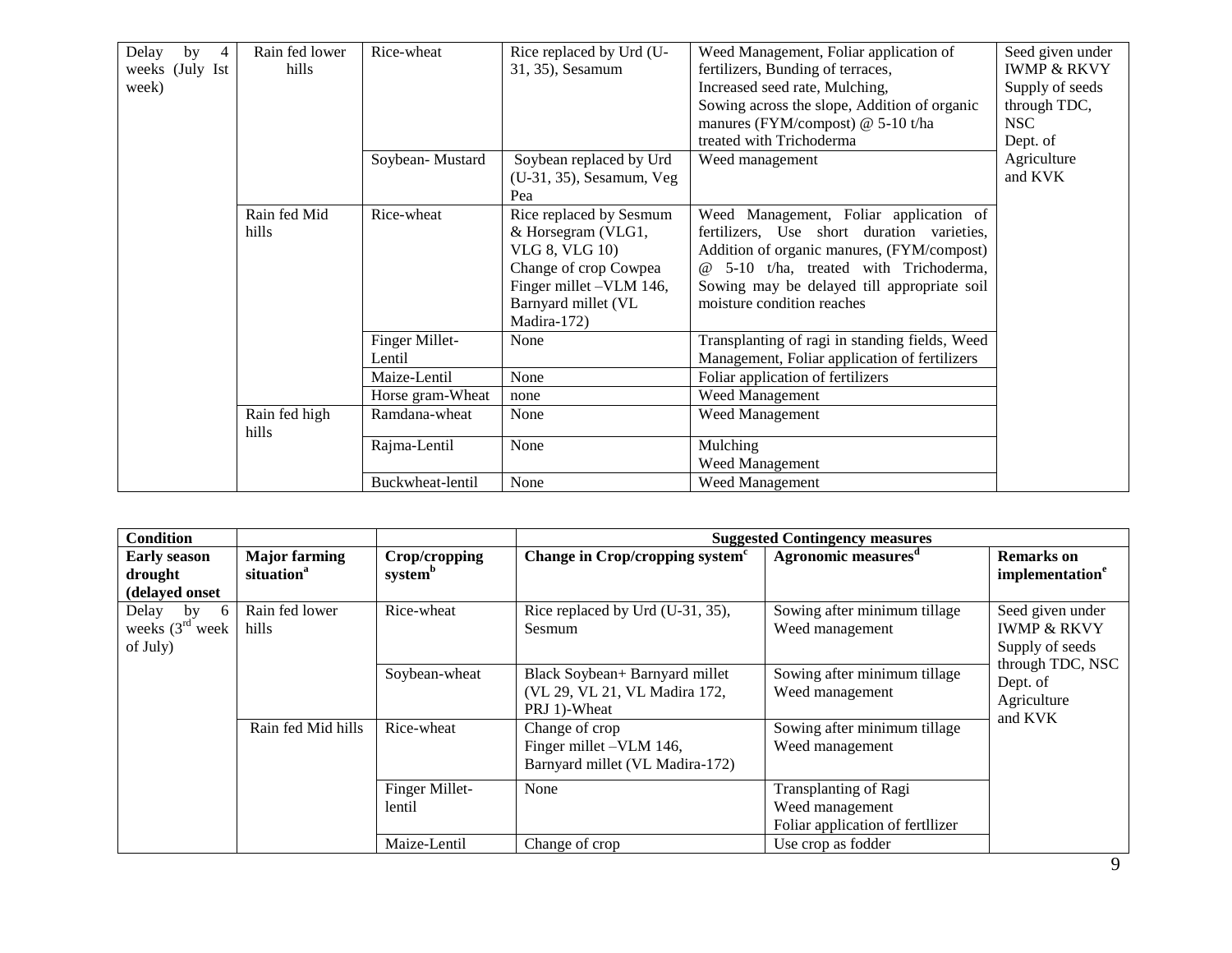|                  | Finger millet – VLM 146,        | Transplanting of Ragi            |
|------------------|---------------------------------|----------------------------------|
|                  | Barnyard millet (VL Madira-172) |                                  |
| Horsegram-Wheat  | None                            | Weed management                  |
| Ramdana-Wheat    | Change of crop                  | Weed management                  |
|                  | Finger millet -VLM 146,         | Foliar application of fertilizer |
|                  | Barnyard millet (VL Madira-172) |                                  |
| Rajma-lentil     | None                            | Weed management                  |
|                  |                                 | Foliar application of fertilizer |
| Buckwheat-Lentil | None                            | Weed management                  |
|                  |                                 | Foliar application of fertilizer |

| <b>Condition</b>                                 |                                                |                                      | <b>Suggested Contingency measures</b>                                                                                                                                                                                            |                                                                                |                                                                               |
|--------------------------------------------------|------------------------------------------------|--------------------------------------|----------------------------------------------------------------------------------------------------------------------------------------------------------------------------------------------------------------------------------|--------------------------------------------------------------------------------|-------------------------------------------------------------------------------|
| <b>Early season</b><br>drought<br>(delayed onset | <b>Major farming</b><br>situation <sup>a</sup> | Crop/cropping<br>system <sup>b</sup> | Change in Crop/cropping system <sup>c</sup>                                                                                                                                                                                      | Agronomic measures <sup>d</sup>                                                | <b>Remarks</b> on<br>implementation <sup>e</sup>                              |
| Delay by 8<br>weeks (Ist week<br>of August)      | Rain fed lower<br>hills                        | Rice-wheat                           | Tomato (Palam Pink, Palam Pride,<br>Solan Sindhur), Coriander, Spinach                                                                                                                                                           | Minimum Tillage to<br>conserve moisture<br>Foliar application of<br>fertilizer | Seed given under IWMP &<br><b>RKVY</b><br>Supply of seeds<br>through TDC, NSC |
|                                                  |                                                | Soybean-<br>Mustard                  | Tomato (Palam Pink, Palam Pride,<br>Solan Sindhur), Coriander, Spinach                                                                                                                                                           | Minimum Tillage to<br>conserve moisture, Foliar<br>application of fertilizer   | Dept. of Agriculture<br>and KVK                                               |
|                                                  | Rain fed Mid hills                             | Rice-wheat                           | Radish (Pusa Chetki, Pusa Himani),<br>Tomato (Palam Pink, Palam Pride,<br>Solan Sindhur), Coriander, Spinach                                                                                                                     | Use existing crop as fodder                                                    |                                                                               |
|                                                  |                                                | Finger Millet-<br>Lentil             | Toria (Bhawani), Spinach (Pusa<br>Harit), Chinese cabbage (Palampur<br>Green)                                                                                                                                                    | Use existing crop as fodder                                                    |                                                                               |
|                                                  |                                                | Maize-Lentil                         | Toria (Bhawani), Spinach (Pusa<br>Harit), Chinese cabbage (Palampur<br>Green), French bean (VL bauni<br>Bean 1), radish (Pusa Chetki, Pusa<br>Himani),                                                                           | Use existing crop as fodder                                                    |                                                                               |
|                                                  |                                                | Horsegram-<br>wheat                  | Toria (Bhawani), Spinach (Pusa<br>Harit), Chinese cabbage (Palampur<br>Green), French bean (VL bauni<br>Bean 1), Radish (Pusa Chetki, Pusa<br>Himani), Tomato (Palam Pink,<br>Palam Pride, Solan Sindhur),<br>Coriander, Spinach | Use existing crop as green<br>manure                                           |                                                                               |
|                                                  | Rain fed high hills                            | Ramdana-wheat                        | Early sowing of Mustard,<br>Toria (Bhawani), Spinach (Pusa<br>Harit), Chinese cabbage (Palampur                                                                                                                                  | Use existing crop as fodder                                                    |                                                                               |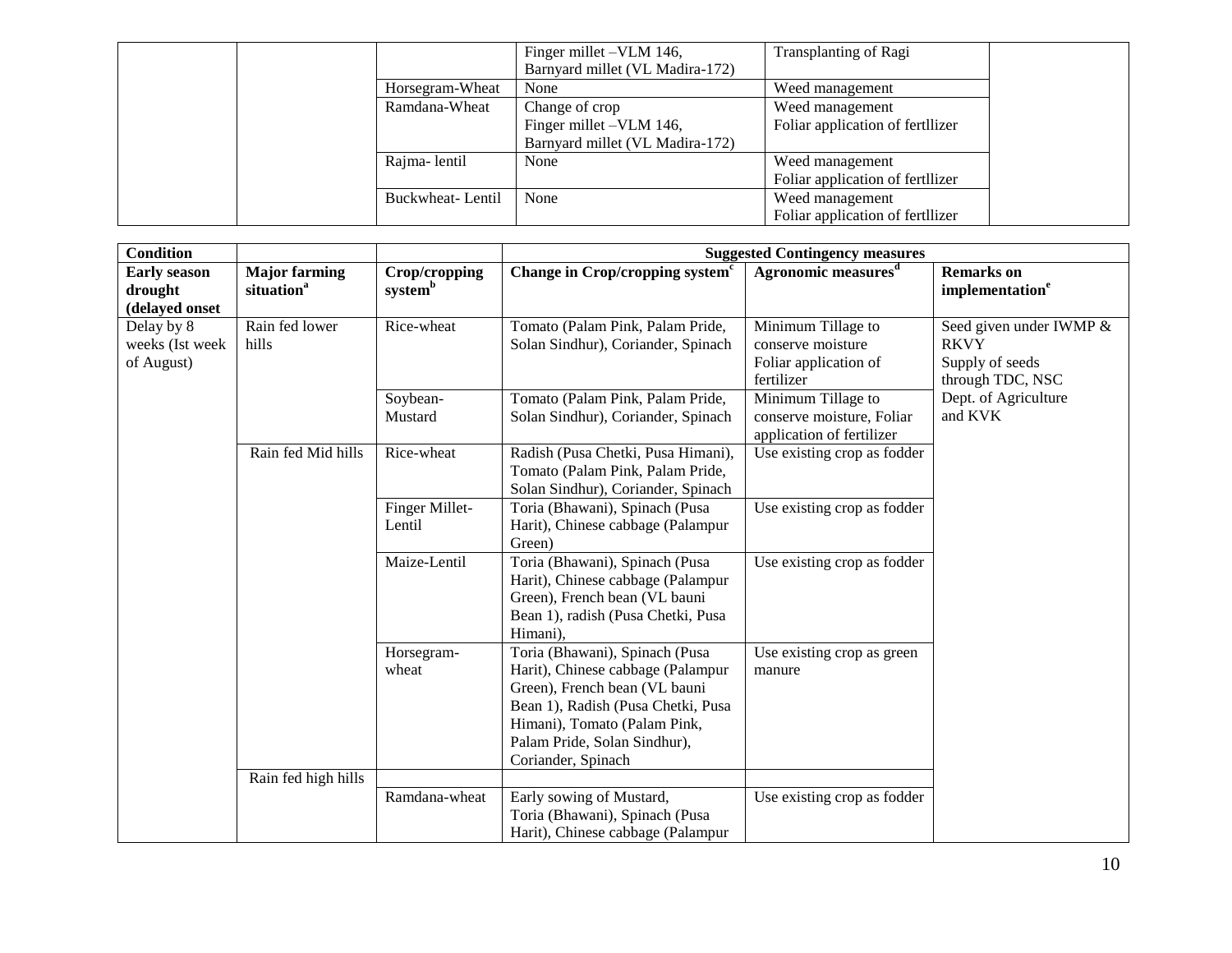|              | Green), Veg. Pea (Arkel, VL Ageti, |                             |
|--------------|------------------------------------|-----------------------------|
|              | Matar 7), French bean (VL bauni    |                             |
|              | Bean 1) Radish (Pusa Chetki, Pusa  |                             |
|              | Himani), Tomato (Palam Pink,       |                             |
|              | Palam Pride, Solan Sindhur),       |                             |
|              | Coriander, Spinach                 |                             |
| Rajma-Lentil | Early sowing of Mustard,           | Use existing crop as fodder |
|              | Toria (Bhawani), Spinach (Pusa     |                             |
|              | Harit), Chinese cabbage (Palampur  |                             |
|              | Green), Veg. Pea (Arkel, VL Ageti, |                             |
|              | Matar 7), French bean (VL bauni    |                             |
|              | Bean 1), Radish (Pusa Chetki, Pusa |                             |
|              | Himani), Tomato (Palam Pink,       |                             |
|              | Palam Pride, Solan Sindhur),       |                             |
|              | Coriander, Spinach                 |                             |
| Buckwheat-   | Early sowing of Mustard,           | Use existing crop as fodder |
| Lentil       | Toria (Bhawani), Spinach (Pusa     |                             |
|              | Harit), Chinese cabbage (Palampur  |                             |
|              | Green), Veg. Pea (Arkel, VL Ageti, |                             |
|              | Matar 7), French bean (VL bauni    |                             |
|              | Bean 1), Radish (Pusa Chetki, Pusa |                             |
|              | Himani), Tomato (Palam Pink,       |                             |
|              | Palam Pride, Solan Sindhur),       |                             |
|              | Coriander, Spinach                 |                             |

# **\*Matrix for specifying condition of early season drought due to delayed onset of monsoon (2, 4, 6 & 8 weeks) compared to normal onset (2.1.1)**

| <b>Normal onset (Month)</b> |               |               | Month and week for specifying condition of early season drought due to delayed onset of monsoon |                        |
|-----------------------------|---------------|---------------|-------------------------------------------------------------------------------------------------|------------------------|
| and week)                   |               |               | Delay in onset of monsoon by                                                                    |                        |
|                             | 2 wks         | 4 wks         | 6 wks                                                                                           | 8 wks                  |
| June $1st$ wk               | June $3st$ wk | July $1st$ wk | July $3^{\rm st}$ wk                                                                            | Aug $1st$ wk           |
| June $2st$ wk               | June $4st$ wk | July $2st$ wk | July $4st$ wk                                                                                   | Aug $2st$ wk           |
| June $3st$ wk               | July $1st$ wk | July $3st$ wk | Aug $1st$ wk                                                                                    | Aug $3^{\text{st}}$ wk |
| June $4st$ wk               | July $2st$ wk | July $4st$ wk | Aug $2^{\text{st}}$ wk                                                                          | Aug $4st$ wk           |
| July $1st$ wk               | July $3st$ wk | Aug $1st$ wk  | Aug $3^{\text{st}}$ wk                                                                          | Sep $1st$ wk           |
| July $2st$ wk               | July $4st$ wk | Aug $2st$ wk  | Aug $4st$ wk                                                                                    | Sep $2st$ wk           |

| Condition                                         |                                                |                          |                        | <b>Suggested Contingency measures</b>             |                              |
|---------------------------------------------------|------------------------------------------------|--------------------------|------------------------|---------------------------------------------------|------------------------------|
| <b>Early season</b><br>drought<br>(delayed onset) | <b>Major farming</b><br>situation <sup>a</sup> | Crop/cropping<br>system' | <b>Crop management</b> | Soil nutrient & moisture<br>conservation measures | Remarks on<br>implementation |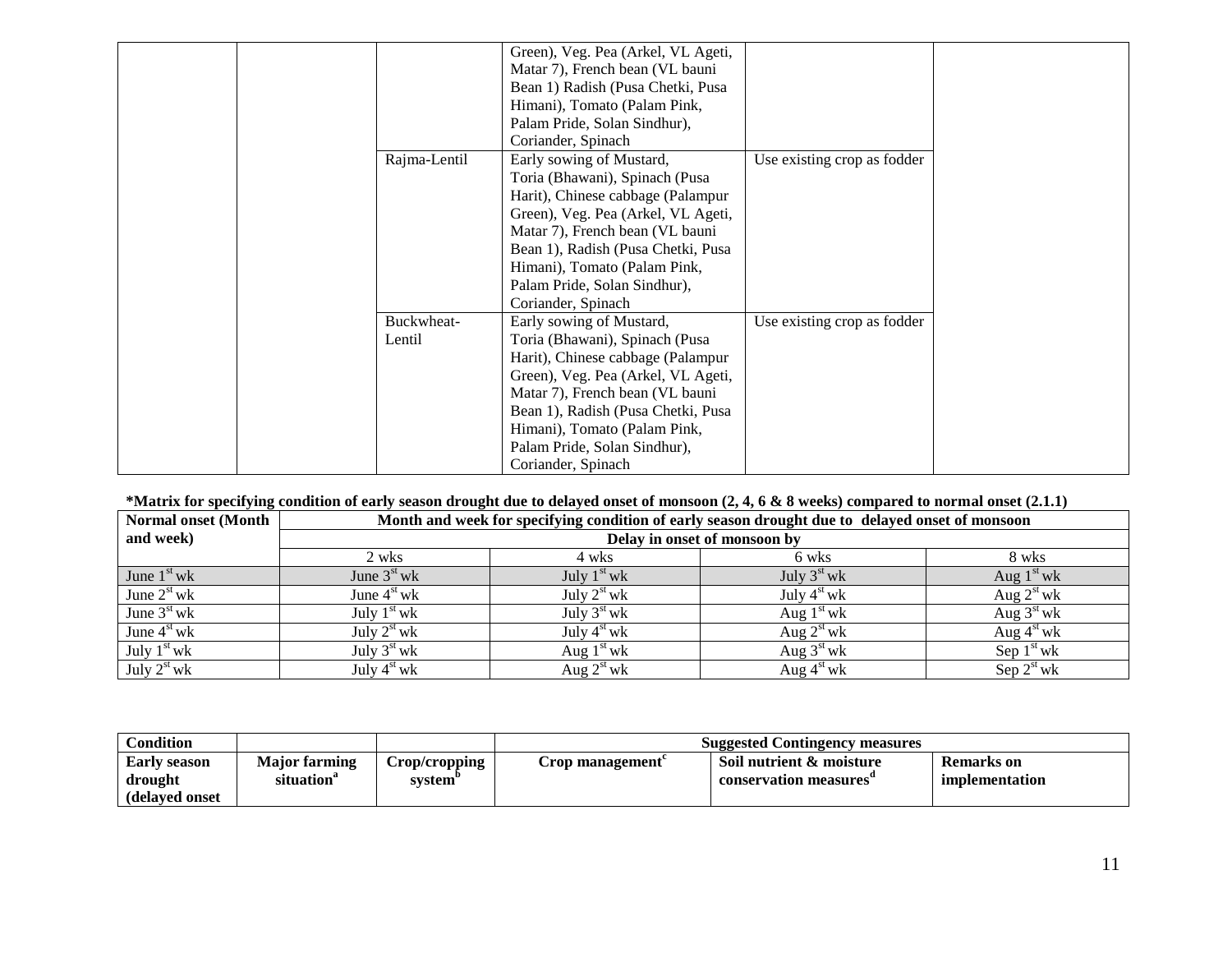|                               | Rain fed lower      | Paddy-wheat    | Thinning of crop              | Urea Top dressing after rains      | Linking agricultural    |
|-------------------------------|---------------------|----------------|-------------------------------|------------------------------------|-------------------------|
| Mid<br>season                 | hills               |                | Mulching if mulch material is | Foliar application of fertilizers  | operations to MANREGA,  |
| drought<br>(long              |                     |                | available. Disease and insect | Weed management                    | Seed given under IWMP & |
| spell,<br>dry                 |                     |                | management                    |                                    | RKVY, Supply of seeds   |
| $\overline{2}$<br>consecutive | Rain fed Mid hills  | Paddy-wheat    | Thinning of crop              | Urea Top dressing after rains,     | through TDC, NSC        |
| rainless<br>weeks             |                     |                | Mulching if mulch material is | Foliar application of fertilizers, | Dept. of Agriculture    |
| (>2.5mm)                      |                     |                | available, Disease and insect | Weed management                    | and KVK                 |
| perion)                       |                     |                | management                    |                                    |                         |
|                               |                     | Finger millet- | Thinning of crop              | Urea Top dressing after rains      |                         |
|                               |                     | lentil         | Mulching if mulch material is | Foliar application of fertilizers  |                         |
|                               |                     |                | available.                    | Weed management                    |                         |
|                               |                     |                | Disease and insect management |                                    |                         |
|                               |                     | Maize-wheat    | Thinning of crop              | Urea Top dressing after rains      |                         |
|                               |                     |                | Mulching if mulch material is | Foliar application of fertilizers  |                         |
|                               |                     |                | available.                    | Weed management                    |                         |
|                               |                     |                | Disease and insect management |                                    |                         |
|                               |                     | Horsegram-     | Thinning of crop              | Urea Top dressing after rains      |                         |
|                               |                     | wheat          | Mulching if mulch material is | Foliar application of fertilizers  |                         |
|                               |                     |                | available.                    | Weed management                    |                         |
|                               |                     |                | Disease and insect management |                                    |                         |
|                               | Rain fed high hills | Ramdana-wheat  | Thinning of crop              | Urea Top dressing after rains      |                         |
|                               |                     |                | Mulching if mulch material is | Foliar application of fertilizers  |                         |
|                               |                     |                | available.                    | Weed management                    |                         |
|                               |                     |                | Disease and insect management |                                    |                         |
|                               |                     |                | Thinning of crop              |                                    |                         |
|                               |                     | Rajma-Lentil   | Thinning of crop              | Urea Top dressing after rains      |                         |
|                               |                     |                | Mulching if mulch material is | Foliar application of fertilizers  |                         |
|                               |                     |                | available.                    | Weed management                    |                         |
|                               |                     |                | Disease and insect management |                                    |                         |
|                               |                     | Buckwheat-     | Thinning of crop              | Urea Top dressing after rains      |                         |
|                               |                     | lentil         | Mulching if mulch material is | Foliar application of fertilizers  |                         |
|                               |                     |                | available.                    | Weed management                    |                         |
|                               |                     |                | Disease and insect management |                                    |                         |

| <b>Condition</b>                          |                                                |                                   |                              | <b>Suggested Contingency measures</b>                          |                                                     |
|-------------------------------------------|------------------------------------------------|-----------------------------------|------------------------------|----------------------------------------------------------------|-----------------------------------------------------|
| Mid season<br>drought (Long<br>dry spell) | <b>Major farming</b><br>situation <sup>a</sup> | Crop/cropping system <sup>b</sup> | Crop management <sup>c</sup> | Soil nutrient & moisture<br>conservation measures <sup>a</sup> | <b>Remarks</b> on<br>implementation <sup>e</sup>    |
| At                                        | Rain fed lower<br>hills                        | Paddy-wheat                       | Thinning of plants           | Foliar 2% urea spray                                           | Linking agricultural<br>operations to MANREGA,      |
| reproductive                              | Rain fed Mid hills                             | Paddy-wheat                       | Thinning of plants           | Foliar 2% urea spray                                           | Inputs and spray equipments<br>given under IWMP $&$ |
|                                           |                                                | Fingermillet-lentil               | Thinning of plants           | Foliar 2% urea spray                                           | RKVY, Dept. of Agriculture                          |
|                                           |                                                | Maize-lentil                      | Thinning of plants           | Foliar 2% urea spray                                           |                                                     |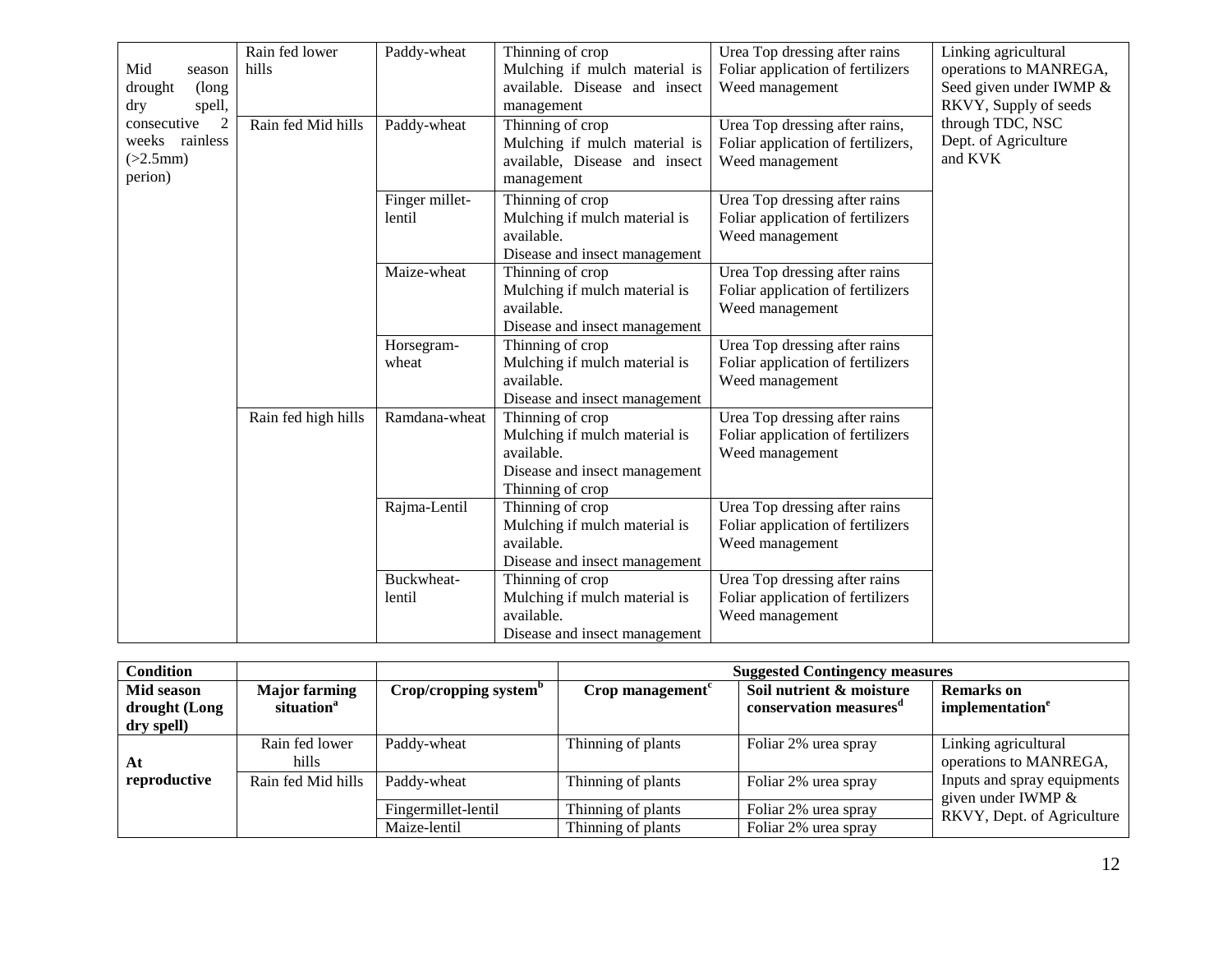| Rain fed high hills | Horsegram-wheat  | Thinning of plants | Foliar 2% urea spray | and KVK |
|---------------------|------------------|--------------------|----------------------|---------|
|                     | Ramdana-wheat    | Thinning of plants | Foliar 2% urea spray |         |
|                     | Raima-lentil     | Thinning of plants | Foliar 2% urea spray |         |
|                     | Buckwheat-lentil | Thinning of plants | Foliar 2% urea spray |         |

| <b>Condition</b>    |                                                |                                   |                                    | <b>Suggested Contingency measures</b>                      |                                                  |
|---------------------|------------------------------------------------|-----------------------------------|------------------------------------|------------------------------------------------------------|--------------------------------------------------|
| Terminal<br>drought | <b>Major farming</b><br>situation <sup>a</sup> | Crop/cropping system <sup>b</sup> | Crop management <sup>c</sup>       | Rabi Crop planning <sup>d</sup>                            | <b>Remarks</b> on<br>implementation <sup>e</sup> |
|                     | Rain fed lower<br>hills                        | Paddy-wheat                       | Harvest crop for fodder<br>purpose | Go for early sowing to use<br>residual moisture            | Seed given under IWMP &<br>RKVY, Supply of seeds |
|                     |                                                | Soybean-Mustard                   | Use crop as green<br>manure/fodder | Go for early crop varieties<br>of Mustard, Lentil, barley, | through TDC, NSC<br>Dept. of Agriculture         |
|                     | Rain fed Mid hills                             | Paddy-wheat                       | Harvest crop for fodder<br>purpose | cabbage, radish, garlic,<br>fenugreek,                     | and KVK                                          |
|                     |                                                | Ragi-lentil                       | Harvest crop for fodder<br>purpose |                                                            |                                                  |
|                     |                                                | Maize-lentil                      | Harvest crop for fodder<br>purpose |                                                            |                                                  |
|                     |                                                | Horsegram - wheat                 | Use crop as green<br>manure/fodder |                                                            |                                                  |
|                     | Rain fed high hills                            | Ramdana-wheat                     | Harvest crop for fodder<br>purpose |                                                            |                                                  |
|                     |                                                | Rajma-lentil                      | Harvest crop for fodder<br>purpose |                                                            |                                                  |
|                     |                                                | Buckwheat-lentil                  | Harvest crop for fodder<br>purpose |                                                            |                                                  |

## **2.1.1 Rainfed situation: Rabi**

| <b>Condition</b>                                    |                                                |                                      |                                                                           | <b>Suggested Contingency measures</b>                                                                                                                                                          |                                                                                   |
|-----------------------------------------------------|------------------------------------------------|--------------------------------------|---------------------------------------------------------------------------|------------------------------------------------------------------------------------------------------------------------------------------------------------------------------------------------|-----------------------------------------------------------------------------------|
| <b>Early season</b><br>drought<br>(delayed onset    | <b>Major farming</b><br>situation <sup>a</sup> | Crop/cropping<br>system <sup>b</sup> | Change in<br>Crop/cropping system                                         | <b>Agronomic measures</b>                                                                                                                                                                      | <b>Remarks</b> on<br>implementation <sup>e</sup>                                  |
| Delay by 2<br>weeks<br>1st week of<br>January       | Rain fed lower<br>hills.<br>Upland soils       | Wheat<br>Rice-wheat                  | Intercropping<br>Late sown Wheat<br>(VL892, HS-420, HPW-<br>42, Raj 3777) | Maintenance of plant population by gap<br>filling, Weed management                                                                                                                             | Seed given under<br><b>IWMP &amp; RKVY</b><br>Supply of seeds<br>through TDC, NSC |
| (Normal onset)<br>20th<br>December $\pm$ 31<br>days |                                                | Mustard<br>Soybean-mustard           | No change                                                                 | Short duration Ragi varieties ((VLM 146,<br>VLM 149, VLM 315, VLM 324,<br>PRM 1, PRM 2), Weed management<br>Maintenance of plant population by gap<br>filling, Balanced fertilizer application | Dept. of Agriculture<br>and KVK                                                   |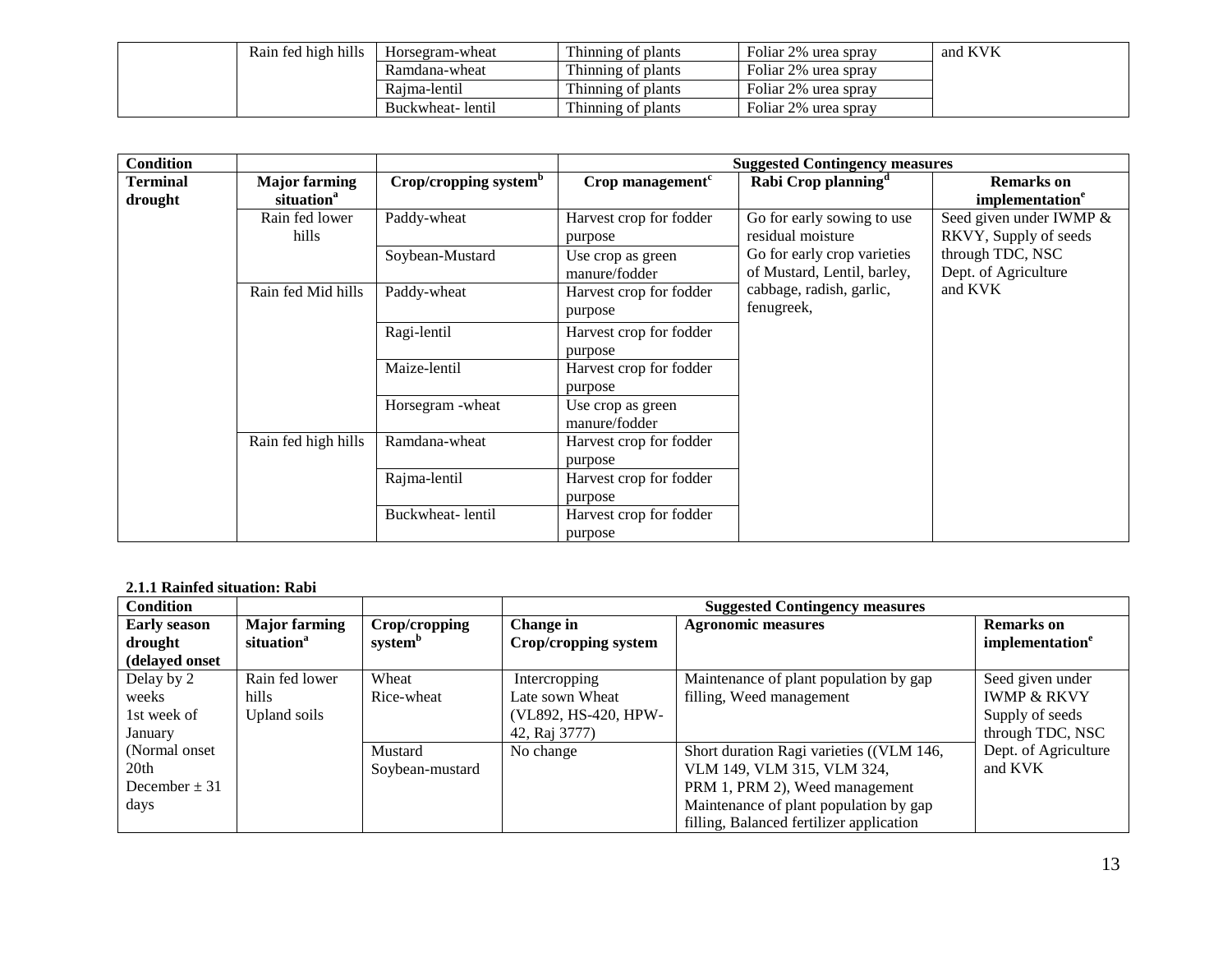| Rain fed Mid  | Wheat            | Intercropping        | Maintenance of plant population by gap         |
|---------------|------------------|----------------------|------------------------------------------------|
| hills Upland  | Rice-wheat       | Late sown Wheat      | filling, Weed management                       |
| soils         |                  | (VL892, HS-420, HPW- |                                                |
|               |                  | 42, Raj 3777)        |                                                |
|               | Lentil           | No change            | Short duration Ragi varieties                  |
|               | Finger Millet -  |                      | Weed management, Maintenance of plant          |
|               | Lentil           |                      | population by gap filling, Balanced fertilizer |
|               |                  |                      | application                                    |
|               | Lentil           | No change            | Short duration maize varieties                 |
|               | Maize-Lentil     |                      | Maintenance of plant population by gap         |
|               |                  |                      | filling, Weed management                       |
|               | Wheat            | Intercropping        | Maintenance of plant population by gap         |
|               | Horsegram-wheat  | Late sown Wheat      | filling                                        |
|               |                  | (VL892, HS-420, HPW- |                                                |
|               |                  | 42, Raj 3777)        |                                                |
| 3             | Lentil           | No change            | Maintenance of plant population by gap         |
| Rain fed high | Rajma-lentil     |                      | filling                                        |
| hills         |                  |                      | Weed management                                |
|               |                  |                      | Mulching by crop residues, forest leaves       |
|               |                  |                      | Balanced fertilizer application                |
|               | Lentil           | No change            | Maintenance of plant population by gap         |
|               | Buckwheat-Lentil |                      | filling                                        |
|               |                  |                      | Weed management                                |

| <b>Condition</b>                                 |                                                |                                      |                                                                                                | <b>Suggested Contingency measures</b>                                                                                                                                                                                                                                |                                                                                                   |
|--------------------------------------------------|------------------------------------------------|--------------------------------------|------------------------------------------------------------------------------------------------|----------------------------------------------------------------------------------------------------------------------------------------------------------------------------------------------------------------------------------------------------------------------|---------------------------------------------------------------------------------------------------|
| <b>Early season</b><br>drought<br>(delayed onset | <b>Major farming</b><br>situation <sup>a</sup> | Crop/cropping<br>system <sup>b</sup> | <b>Change in Crop/cropping</b><br>system <sup>c</sup>                                          | Agronomic measures <sup>d</sup>                                                                                                                                                                                                                                      | <b>Remarks</b> on<br>implementation <sup>e</sup>                                                  |
| Delay by 4<br>weeks<br>3rd week of<br>January    | Rain fed lower<br>hills                        | Wheat<br>Rice-wheat                  | Late sown Wheat (VL892)<br>Potato (Kufri Jyoti), green<br>coriander, Spinach<br>Vegetable pea  | Weed Management, Foliar application of<br>fertilizers, Bunding of terraces,<br>Increased seed rate, Mulching,<br>Sowing across the slope, Addition of organic<br>manures (FYM/compost) @ 5-10 t/ha<br>treated with Trichoderma                                       | Seed given under<br><b>IWMP &amp; RKVY</b><br>Supply of seeds<br>through TDC,<br>NSC.<br>Dept. of |
|                                                  |                                                | Mustard<br>Soybean-Mustard           | Potato (Kufri Jyoti), green<br>coriander, Spinach<br>Vegetable pea                             | Weed management                                                                                                                                                                                                                                                      | Agriculture<br>and KVK                                                                            |
|                                                  | Rain fed Mid<br>hills                          | Wheat<br>Rice-wheat                  | Late sown Wheat (VL892)<br>Potato (Kufri Jyoti), green<br>coriander, Spinach,<br>vegetable pea | Weed Management, Foliar application of<br>fertilizers, Use short duration varieties,<br>Addition of organic manures, (FYM/compost)<br>5-10 t/ha, treated with Trichoderma,,<br>$\omega$<br>Sowing may be delayed till appropriate soil<br>moisture condition reaches |                                                                                                   |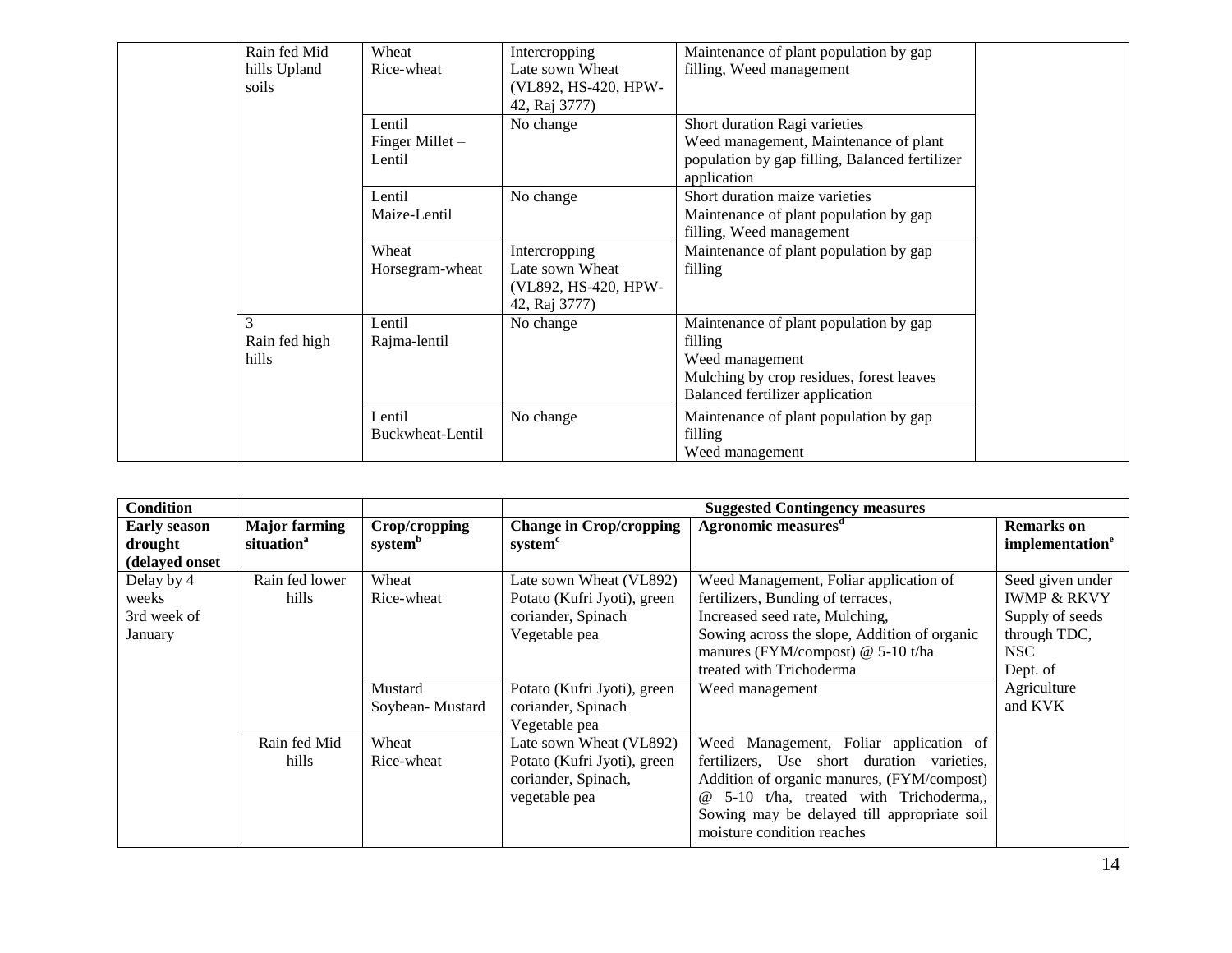|               | Lentil           | No change                   | Transplanting of ragi in standing fields, Weed |  |
|---------------|------------------|-----------------------------|------------------------------------------------|--|
|               | Finger Millet-   |                             | Management, Foliar application of fertilizers  |  |
|               | Lentil           |                             |                                                |  |
|               | Lentil           | No change                   | Foliar application of fertilizers              |  |
|               | Maize-Lentil     |                             |                                                |  |
|               | Wheat            | Late sown Wheat (VL892)     | Weed Management                                |  |
|               | Horse gram-Wheat | Potato (Kufri Jyoti), green |                                                |  |
|               |                  | coriander, Spinach          |                                                |  |
| Rain fed high | Wheat            | Late sown Wheat (VL892)     | <b>Weed Management</b>                         |  |
| hills         | Ramdana-wheat    | Potato (Kufri Jyoti), green |                                                |  |
|               |                  | coriander, Spinach          |                                                |  |
|               | Lentil           | No change                   | Mulching                                       |  |
|               | Rajma-Lentil     |                             | Weed Management                                |  |
|               | Lentil           | No change                   | Weed Management                                |  |
|               | Buckwheat-lentil |                             |                                                |  |

| <b>Condition</b>                                 |                                            |                                      |                                                                            | <b>Suggested Contingency measures</b>                                                                                                            |                                                  |
|--------------------------------------------------|--------------------------------------------|--------------------------------------|----------------------------------------------------------------------------|--------------------------------------------------------------------------------------------------------------------------------------------------|--------------------------------------------------|
| <b>Early season</b><br>drought<br>(delayed onset | Major<br>farming<br>situation <sup>a</sup> | Crop/cropping<br>system <sup>b</sup> | <b>Change in Crop/cropping</b><br>system <sup>c</sup>                      | Agronomic measures <sup>d</sup>                                                                                                                  | <b>Remarks</b> on<br>implementation <sup>e</sup> |
| Delay by 6<br>weeks<br>$1st$ week of<br>February | Rain fed<br>lower hills                    | Wheat<br>Rice-wheat                  | Change of crop, Maize<br>Potato (Kufri Jyoti), Green<br>Coriander, Spinach | Addition of organic manures (FYM/compost)<br>@ 5-10 t/ha, adopt soil moisture conservation<br>measures with locally available mulch<br>materials |                                                  |
|                                                  |                                            | Wheat<br>Soyben-wheat                | Potato (Kufri Jyoti), Green<br>Coriander, Spinach                          | Addition of organic manures (FYM/compost)<br>@ 5-10 t/ha, adopt soil moisture conservation                                                       |                                                  |
| hills                                            | Rain fed Mid                               | Wheat<br>Rice-wheat                  | Change of crop, Maize                                                      | measures with locally available mulch<br>materials                                                                                               |                                                  |
|                                                  |                                            | Lentil<br>FingerMillet-<br>lentil    | Potato (Kufri Jyoti), Green<br>Coriander, Spinach                          |                                                                                                                                                  |                                                  |
|                                                  |                                            | Lentil<br>Maize-Lentil               | Change of crop                                                             |                                                                                                                                                  |                                                  |
|                                                  |                                            | Wheat<br>Horsegram-<br>Wheat         | Potato (Kufri Jyoti), Green<br>Coriander, Spinach                          |                                                                                                                                                  |                                                  |
|                                                  |                                            | Wheat<br>Ramdana-Wheat               | Change of crop, Maize                                                      |                                                                                                                                                  |                                                  |
|                                                  |                                            | Lentil<br>Rajma-lentil               | Potato (Kufri Jyoti), Green<br>Coriander, Spinach                          |                                                                                                                                                  |                                                  |
|                                                  |                                            | Lentil<br>Buckwheat-<br>Lentil       | Change of crop                                                             |                                                                                                                                                  |                                                  |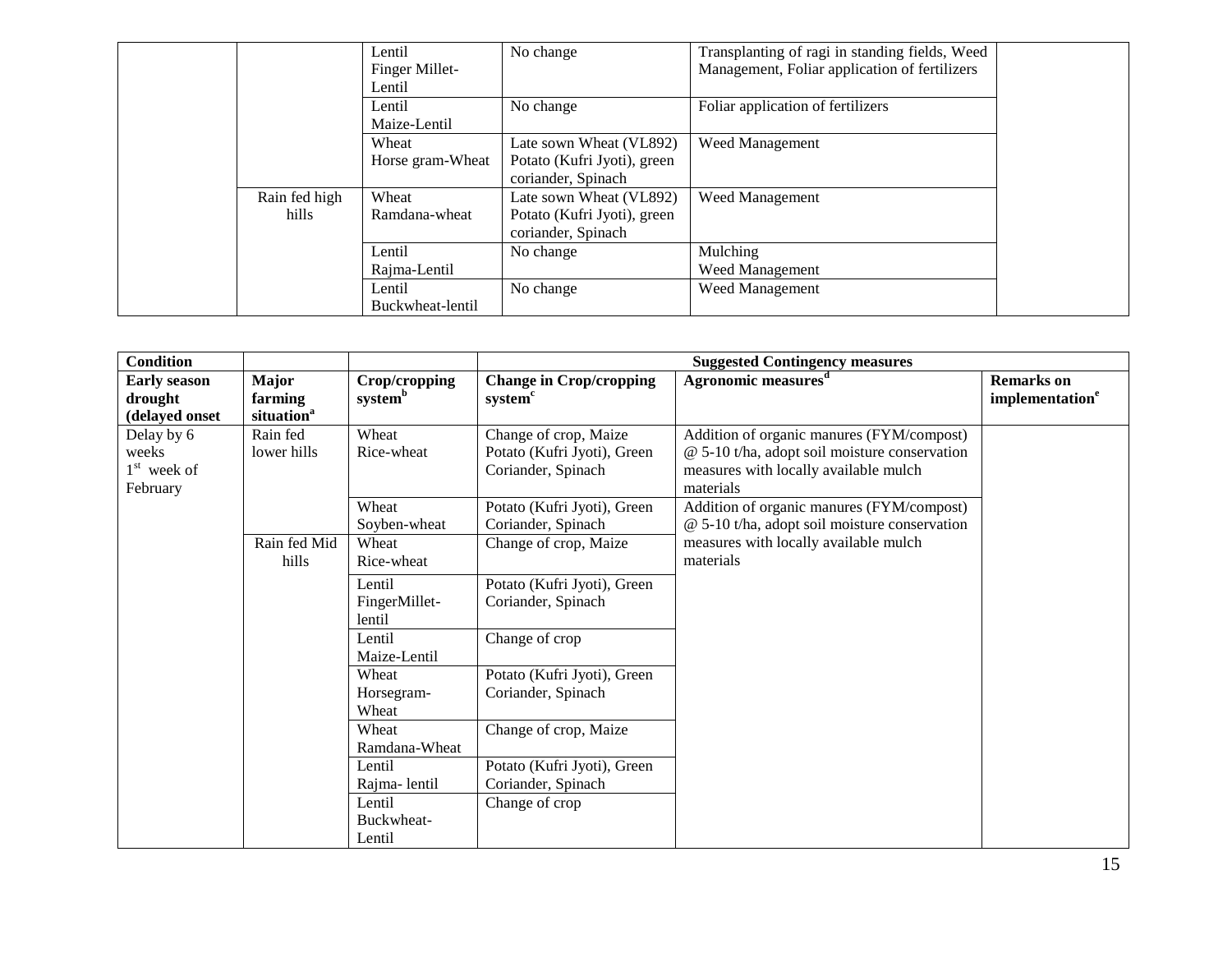| <b>Condition</b>                                 |                                                |                                      | <b>Suggested Contingency measures</b>                                                                                                                                                                                  |                                                                                                                                                |                                                               |  |
|--------------------------------------------------|------------------------------------------------|--------------------------------------|------------------------------------------------------------------------------------------------------------------------------------------------------------------------------------------------------------------------|------------------------------------------------------------------------------------------------------------------------------------------------|---------------------------------------------------------------|--|
| <b>Early season</b><br>drought<br>(delayed onset | <b>Major farming</b><br>situation <sup>a</sup> | Crop/cropping<br>system <sup>b</sup> | Change in Crop/cropping system <sup>c</sup>                                                                                                                                                                            | Agronomic measures <sup>d</sup>                                                                                                                | <b>Remarks</b> on<br>implementation <sup>e</sup>              |  |
| Delay by 8<br>weeks<br>$3rd$ week of             | Rain fed lower hills                           | Wheat<br>Rice-wheat                  | Spinach (Pusa Harit), Chinese cabbage<br>(Palampur Green), Veg. Pea (Arkel, VL Ageti,<br>Matar 7), French bean (VL bauni Bean 1)                                                                                       | Addition of organic<br>manures (FYM/compost)<br>@ 5-10 t/ha, adopt soil                                                                        | Seed given under<br><b>IWMP &amp; RKVY</b><br>Supply of seeds |  |
| February                                         |                                                | Mustard<br>Soybean-<br>Mustard       | Spinach (Pusa Harit), Chinese cabbage<br>(Palampur Green), Veg. Pea (Arkel, VL Ageti,<br>Matar 7), French bean (VL bauni Bean 1)                                                                                       | moisture conservation<br>measures with locally<br>available mulch<br>materials                                                                 | through TDC, NSC<br>Dept. of Agriculture<br>and KVK           |  |
|                                                  | Rain fed Mid hills                             | Wheat<br>Rice-wheat                  | Early sowing of Mustard,<br>Toria (Bhawani), Spinach (Pusa Harit),<br>Chinese cabbage (Palampur Green), Veg. Pea<br>(Arkel, VL Ageti, Matar 7), French bean (VL<br>bauni Bean 1) radish (Pusa Chetki, Pusa<br>Himani), | Addition of organic<br>manures (FYM/compost)<br>$@$ 5-10 t/ha, adopt soil<br>moisture conservation<br>measures with locally<br>available mulch |                                                               |  |
|                                                  |                                                | Lentil<br>Finger Millet-<br>Lentil   | Spinach (Pusa Harit), Chinese cabbage<br>(Palampur Green), Veg. Pea (Arkel, VL Ageti,<br>Matar 7), French bean (VL bauni Bean 1),<br>radish (Pusa Chetki, Pusa Himani),                                                | materials                                                                                                                                      |                                                               |  |
|                                                  |                                                | Lentil<br>Maize-Lentil               | Spinach (Pusa Harit), Chinese cabbage<br>(Palampur Green), Veg. Pea (Arkel, VL Ageti,<br>Matar 7), French bean (VL bauni Bean 1),<br>radish (Pusa Chetki, Pusa Himani),                                                |                                                                                                                                                |                                                               |  |
|                                                  |                                                | Wheat<br>Horsegram-<br>wheat         | Spinach (Pusa Harit), Chinese cabbage<br>(Palampur<br>Green), Veg. Pea (Arkel, VL Ageti, Matar 7),<br>French bean (VL bauni Bean 1), radish (Pusa<br>Chetki, Pusa Himani),                                             |                                                                                                                                                |                                                               |  |
|                                                  | Rain fed high hills                            | Wheat<br>Ramdana-wheat               | Spinach (Pusa Harit), Chinese cabbage<br>(Palampur<br>Green), Veg. Pea (Arkel, VL Ageti, Matar 7),<br>French bean (VL bauni Bean 1) radish (Pusa<br>Chetki, Pusa Himani),                                              | Addition of organic<br>manures (FYM/compost)<br>@ 5-10 t/ha, adopt soil<br>moisture conservation<br>measures with locally<br>available mulch   |                                                               |  |
|                                                  |                                                | Lentil<br>Rajma-Lentil               | Spinach (Pusa Harit), Chinese cabbage<br>(Palampur<br>Green), Veg. Pea (Arkel, VL Ageti, Matar 7),<br>French bean (VL bauni Bean 1), radish (Pusa<br>Chetki, Pusa Himani),                                             | materials                                                                                                                                      |                                                               |  |
|                                                  |                                                | Lentil<br>Buckwheat-                 | Spinach (Pusa Harit), Chinese cabbage<br>(Palampur                                                                                                                                                                     |                                                                                                                                                |                                                               |  |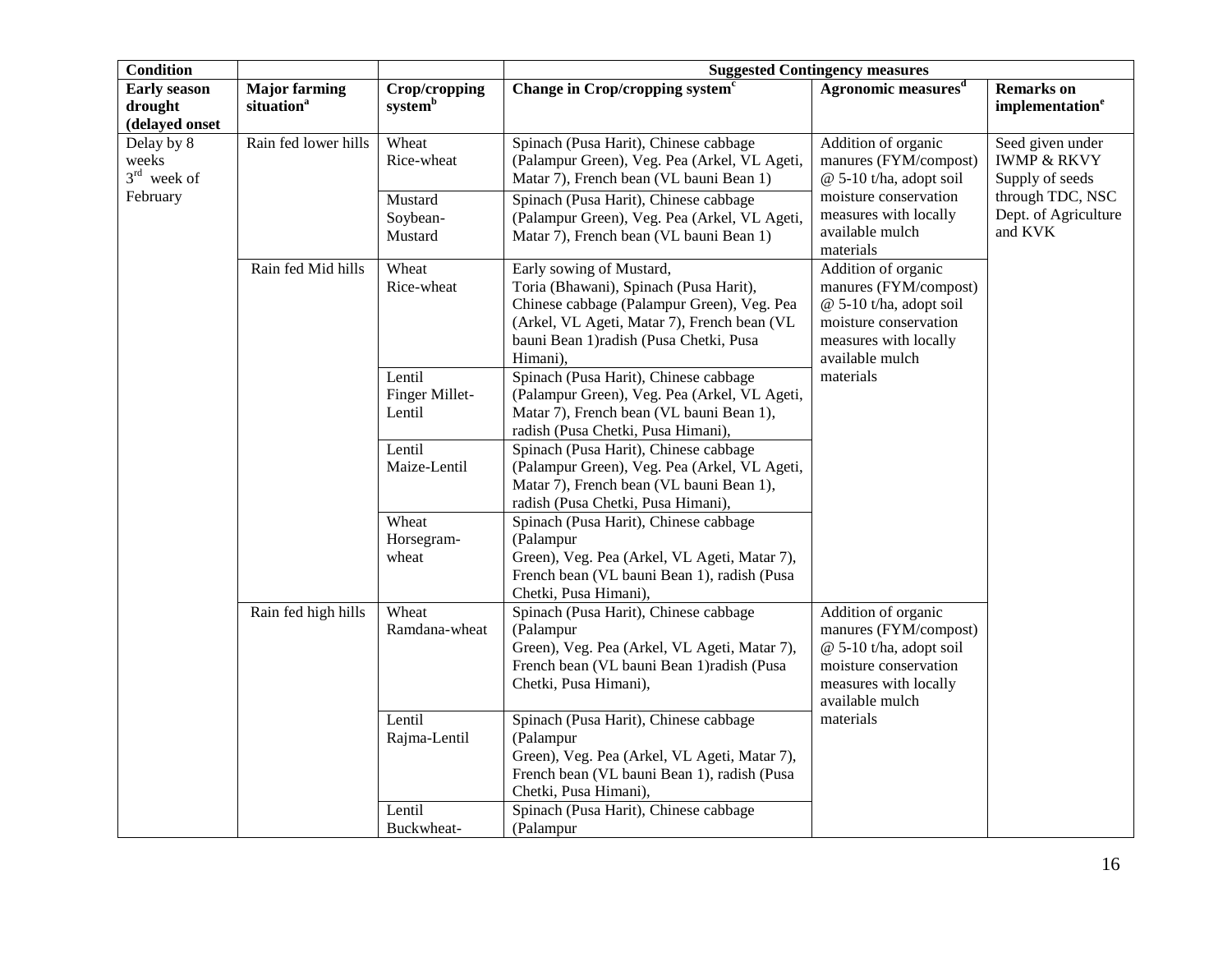|  | Lentil | <sup>1</sup> Green), Veg. Pea (Arkel, VL Ageti, Matar 7), |  |
|--|--------|-----------------------------------------------------------|--|
|  |        | French bean (VL bauni Bean 1), radish (Pusa               |  |
|  |        | Chetki, Pusa Himani),                                     |  |

# **2.1.2 Irrigated situation**

| <b>Condition</b>                                                        |                                                |                                   |                                       | <b>Suggested Contingency measures</b>      |                                                                                                     |  |  |
|-------------------------------------------------------------------------|------------------------------------------------|-----------------------------------|---------------------------------------|--------------------------------------------|-----------------------------------------------------------------------------------------------------|--|--|
|                                                                         | <b>Major farming</b><br>situation <sup>1</sup> | Crop/cropping system <sup>g</sup> | Change in<br>Crop/cropping<br>system" | Agronomic measures'                        | Remarks on implementation <sup>1</sup>                                                              |  |  |
| Delayed/limited<br>release of water<br>in canals due to<br>low rainfall | Irrigated Valley                               | Paddy-wheat                       | None                                  | Irrigate crop at critical<br>growth stages | Seed given under IWMP &<br>RKVY Supply of seeds<br>through TDC, NSC Dept. of<br>Agriculture and KVK |  |  |
|                                                                         | Irrigated mid hills                            | Paddy-wheat                       | none                                  | Irrigate crop at critical<br>growth stages |                                                                                                     |  |  |

| <b>Condition</b> |                                                | <b>Suggested Contingency measures</b> |                                                |                            |                                                  |
|------------------|------------------------------------------------|---------------------------------------|------------------------------------------------|----------------------------|--------------------------------------------------|
|                  | <b>Major farming</b><br>situation <sup>1</sup> | Crop/cropping system <sup>8</sup>     | Change in<br>Crop/cropping system <sup>h</sup> | <b>Agronomic measures'</b> | <b>Remarks</b> on<br>implementation <sup>J</sup> |
| Non release of   | <b>Irrigated Valley</b>                        |                                       |                                                |                            |                                                  |
| water in canals  |                                                |                                       |                                                |                            |                                                  |
| delayed<br>under | Irrigated mid hills                            |                                       | CONDITION NA                                   |                            |                                                  |
| onset<br>οf      |                                                |                                       |                                                |                            |                                                  |
| 1n<br>monsoon    |                                                |                                       |                                                |                            |                                                  |
| catchment        |                                                |                                       |                                                |                            |                                                  |

| <b>Condition</b>                         |                                                | <b>Suggested Contingency measures</b> |                                                |                     |                                                  |
|------------------------------------------|------------------------------------------------|---------------------------------------|------------------------------------------------|---------------------|--------------------------------------------------|
|                                          | <b>Major farming</b><br>situation <sup>1</sup> | Crop/cropping system <sup>g</sup>     | Change in<br>Crop/cropping system <sup>h</sup> | Agronomic measures' | <b>Remarks</b> on<br>implementation <sup>J</sup> |
|                                          |                                                |                                       |                                                |                     |                                                  |
| Lack of inflows<br>into tanks due to     | <b>Irrigated Valley</b>                        |                                       |                                                |                     |                                                  |
| insufficient/delayed<br>onset of monsoon | Irrigated mid hills                            |                                       | CONDITION NA                                   |                     |                                                  |

| Condition       |                        | <b>Suggested Contingency measures</b> |                                   |                     |                   |  |  |
|-----------------|------------------------|---------------------------------------|-----------------------------------|---------------------|-------------------|--|--|
|                 | <b>Major farming</b>   | Crop/cropping system <sup>g</sup>     | Change in                         | Agronomic measures' | <b>Remarks</b> on |  |  |
|                 | situation <sup>1</sup> |                                       | Crop/cropping system <sup>"</sup> |                     | implementation'   |  |  |
| Insufficient    | Irrigated Valley       |                                       |                                   |                     |                   |  |  |
| groundwater     |                        |                                       |                                   |                     |                   |  |  |
| recharge due to | Irrigated mid hills    |                                       |                                   | CONDITION NA        |                   |  |  |
| low rainfall    |                        |                                       |                                   |                     |                   |  |  |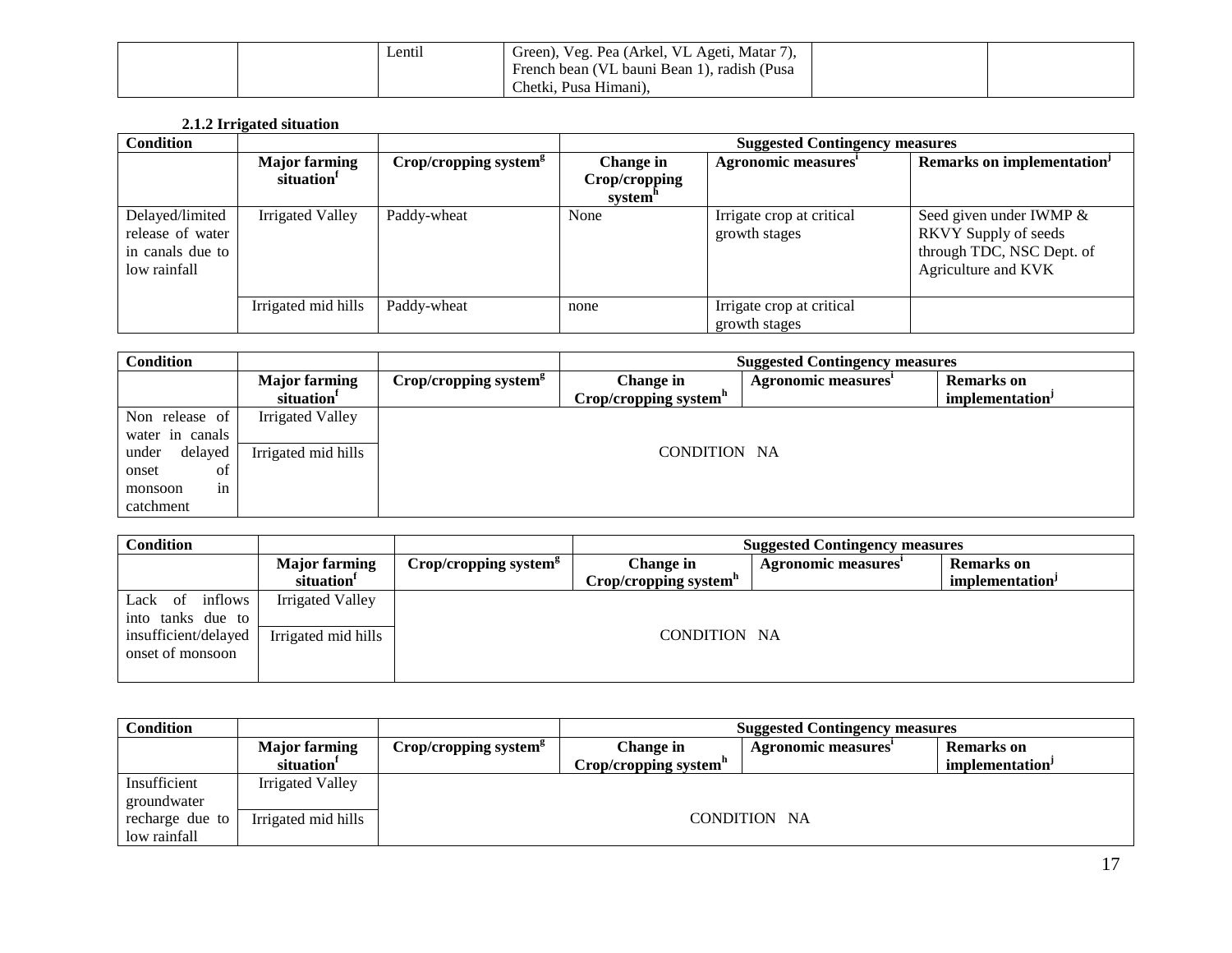| Any other |  |  |  |
|-----------|--|--|--|
| condition |  |  |  |
| (specify) |  |  |  |

**2.2 Unusual rains (untimely, unseasonal etc) (for both rainfed and irrigated situations)**

**2.2.1Kharif** 

| <b>Condition</b>                                                  | Suggested contingency measure <sup>o</sup>                                                    |                                                         |                                       |                                         |  |  |
|-------------------------------------------------------------------|-----------------------------------------------------------------------------------------------|---------------------------------------------------------|---------------------------------------|-----------------------------------------|--|--|
| continuous high rainfall in                                       | Vegetable stage <sup>k</sup>                                                                  | Flowering stage <sup>1</sup>                            | maturity<br>Crop                      | post harvest <sup>n</sup>               |  |  |
| as short span leading to                                          |                                                                                               |                                                         | $stage^m$                             |                                         |  |  |
| water logging                                                     |                                                                                               |                                                         |                                       |                                         |  |  |
| Rice                                                              | Use wind break and shelter belts and sowing of<br>crop parallel to the wind direction, use of | Drain out excess water<br>through drainage channels,    | Drainage, avoid<br>water              | Store the produce<br>under shed and dry |  |  |
|                                                                   | phosphatic fertilizers, use of short stature                                                  | NPK foliar application after                            | stagnation in the plots               | using artificial                        |  |  |
|                                                                   | varieties                                                                                     | water drainage                                          |                                       | sources like large                      |  |  |
|                                                                   | Strengthening of field bundings, In water                                                     |                                                         |                                       | fans and use                            |  |  |
|                                                                   | logged condition, form open drains about 60cm                                                 |                                                         |                                       | mechanical drier.                       |  |  |
|                                                                   | in depth and 45 cm width across in field                                                      |                                                         |                                       |                                         |  |  |
| Maize                                                             | From open drainage channels across the field                                                  | Drain out excess water                                  | Cob harvesting from                   | Proper drying and                       |  |  |
|                                                                   |                                                                                               | through drainage channels,                              | standing crop, drain                  | storage of grains                       |  |  |
|                                                                   |                                                                                               |                                                         | out excess water                      |                                         |  |  |
| Soybean                                                           | From open drainage channels across the field                                                  | Drain out excess water                                  | drain out excess                      | Proper drying and                       |  |  |
|                                                                   |                                                                                               | through drainage channels,                              | water,                                | storage of grains                       |  |  |
| Ragi                                                              | From open drainage channels across the field                                                  | Drain out excess water                                  | drain out excess                      | Proper drying and                       |  |  |
|                                                                   |                                                                                               | through drainage channels,                              | water                                 | storage of grains                       |  |  |
| Horticulture                                                      |                                                                                               |                                                         |                                       |                                         |  |  |
| Tomato                                                            | Make drainage channel, Ridges and top                                                         | Improve drainage, spraying<br>of micro nutrients. Avoid | Improve drainage,                     | Store the produce<br>under shed.        |  |  |
|                                                                   | dressing of N                                                                                 | water stagnation in the field.                          | spraying of micro<br>nutrients. Avoid |                                         |  |  |
|                                                                   |                                                                                               |                                                         | water stagnation in                   |                                         |  |  |
|                                                                   |                                                                                               |                                                         | the field.                            |                                         |  |  |
| Heavy rainfall with high speed winds in a short span <sup>2</sup> |                                                                                               |                                                         |                                       |                                         |  |  |
| Rice, Maize, Finger-millet                                        | In water logged condition, form open drains                                                   | Improve drainage, N top                                 | Drainage, avoid                       | Store the produce                       |  |  |
|                                                                   | across the field                                                                              | dressing                                                | water                                 | under shed and dry                      |  |  |
|                                                                   |                                                                                               |                                                         | stagnation in the                     | using artificial                        |  |  |
|                                                                   |                                                                                               |                                                         | plots, Tying                          | sources like large<br>fans              |  |  |
| Horticulture                                                      |                                                                                               |                                                         |                                       |                                         |  |  |
| Tomato                                                            | Improve drainage,                                                                             | Improve drainage, Top                                   | Improve drainage,                     | Store the                               |  |  |
|                                                                   | Proper staking                                                                                | dressing of N, Spraying of                              | Spraying of Micro                     | produce under                           |  |  |
|                                                                   |                                                                                               | Micro nutrients                                         | nutrients                             | shed.                                   |  |  |
| Outbreak of pests and diseases due to unseasonal rains            |                                                                                               |                                                         |                                       |                                         |  |  |
| Rice                                                              | Brown plant hopper : Drain the water before                                                   | <b>Brown plant hopper:</b>                              | <b>Stem Borer: Prolonged</b>          | Dry the produce                         |  |  |
|                                                                   | use of insecticides and direct the spray towards                                              | Drain the water before use                              | moist and humid                       | up to $14%$                             |  |  |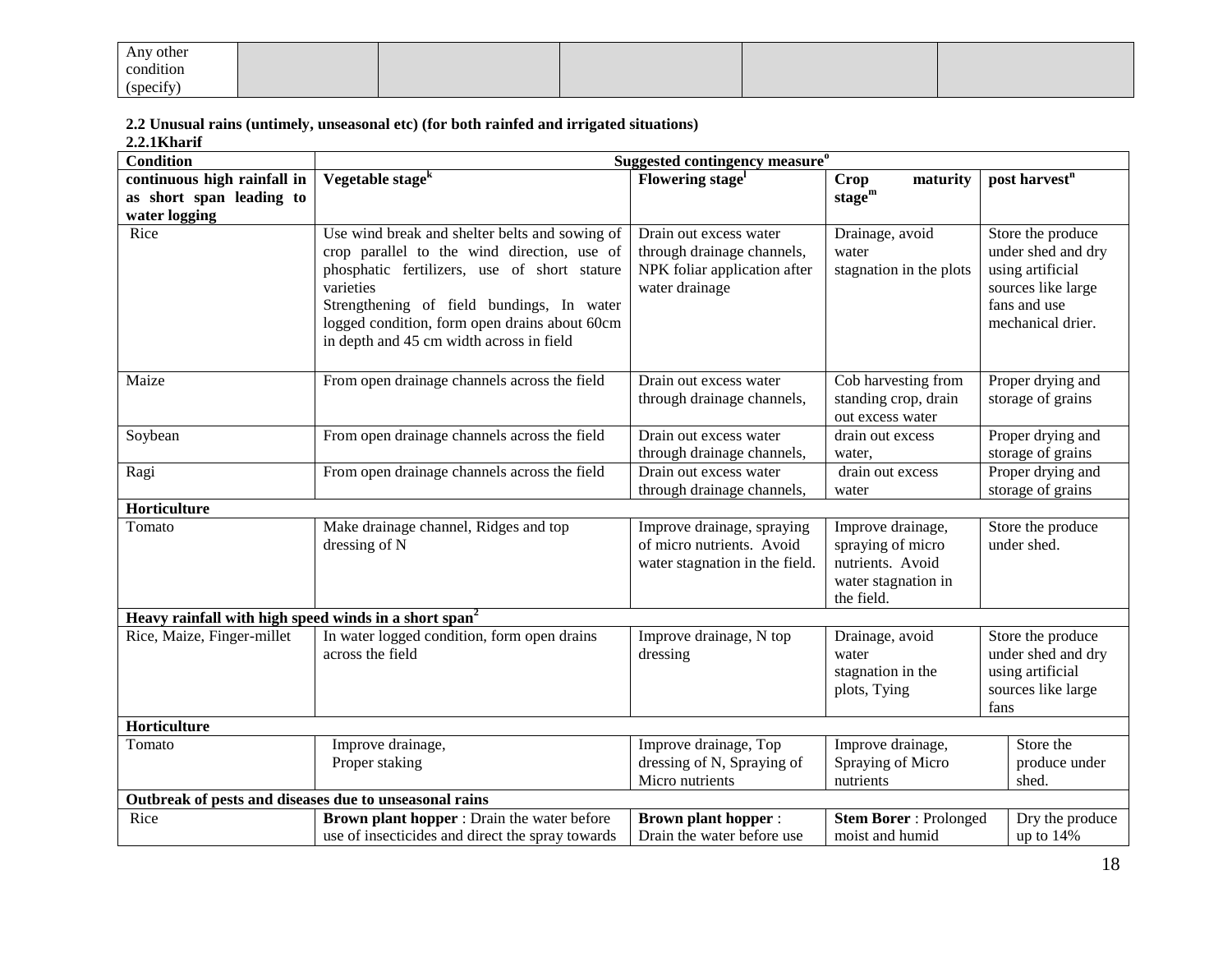| the base of the plants. Monocrotophos @      | of insecticides and direct the   | condition leads to      | moisture, |
|----------------------------------------------|----------------------------------|-------------------------|-----------|
| 1250ml/ha (or) Acephate 500 g/ha             | spray towards the base of        | outbreak. Spray Cartap  |           |
| <b>Stem Borer:</b> Prolonged moist and humid | the plants. Monocrotophos        | hydrochloride 25 kg/ha  |           |
| condition leads to outbreak, Spray Cartap    | $\omega$ 500 ml/ac (or) Acephate |                         |           |
| hydrochloride 25kg/ha                        | $200$ g/ha                       | <b>False smut in</b>    |           |
|                                              | <b>Blast</b> : Spray after       | fingermillet and rice:  |           |
|                                              | observing initial infection of   | Spray cuprous hydroxide |           |
|                                              | the disease, Carbendazim @       | 0.25%                   |           |
|                                              | 1g/l.                            |                         |           |

### **2.2.2 Rabi**

| <b>Condition</b>                                                  | Suggested contingency measure <sup>o</sup>                                                                                                                                                                                                                             |                                                                                           |                                                                                              |                                                 |  |
|-------------------------------------------------------------------|------------------------------------------------------------------------------------------------------------------------------------------------------------------------------------------------------------------------------------------------------------------------|-------------------------------------------------------------------------------------------|----------------------------------------------------------------------------------------------|-------------------------------------------------|--|
| continuous high rainfall in                                       | Vegetable stage <sup>k</sup>                                                                                                                                                                                                                                           | Flowering stage <sup>1</sup>                                                              | Crop maturity stage <sup>m</sup>                                                             | post harvest <sup>n</sup>                       |  |
| as short span leading to<br>water logging                         |                                                                                                                                                                                                                                                                        |                                                                                           |                                                                                              |                                                 |  |
| Wheat                                                             | Use wind break and shelter belts and sowing of<br>crop parallel to the wind direction, minimum<br>use of nitrogenous fertilizers and use of<br>phosphatic fertilizers and avoid irrigation to the<br>fields in situation of weather vagaries in<br>irrigated condition | Top N dress after rain<br>spells, field drainage                                          | Field drainage                                                                               | Proper storage                                  |  |
| Lentil                                                            | Drainage                                                                                                                                                                                                                                                               | Top N dress after rain<br>spells, field drainage                                          | Field drainage                                                                               | Proper storage                                  |  |
| Horticulture                                                      |                                                                                                                                                                                                                                                                        |                                                                                           |                                                                                              |                                                 |  |
| Capsicum                                                          | Make drainage channel, Ridges and top<br>dressing of N                                                                                                                                                                                                                 | Improve drainage, spraying<br>of micro nutrients. Avoid<br>water stagnation in the field. | Improve drainage,<br>spraying of micro<br>nutrients. Avoid water<br>stagnation in the field. | Store the<br>produce under<br>shed.             |  |
| Potato                                                            | Drainage, N top dressing, earthing up                                                                                                                                                                                                                                  | Drainage, removing weeds<br>and older leaves for proper<br>aeration                       | Removing (halms (upper<br>portion)                                                           | Keep produce at<br>dry place but<br>not in heap |  |
| Frenchbean                                                        | Improve drainage                                                                                                                                                                                                                                                       | Avoid water stagnation in<br>the field                                                    | Remove excess water                                                                          | Keep produce at<br>dry place but<br>not in heap |  |
| Veg pea                                                           | Make drainage channel, Avoid water<br>stagnation.                                                                                                                                                                                                                      | Make drainage channel,<br>Avoid water stagnation,<br>spraying of micro-nutrients.         | Remove excess water                                                                          | Keep produce at<br>dry place but<br>not in heap |  |
| Heavy rainfall with high speed winds in a short span <sup>2</sup> |                                                                                                                                                                                                                                                                        |                                                                                           |                                                                                              |                                                 |  |
| <b>Wheat and Lentil</b>                                           | Drainage                                                                                                                                                                                                                                                               | Top N dress after rain<br>spells, field drainage                                          | Field drainage                                                                               | Store the<br>produce under<br>shed              |  |
| Horticulture                                                      |                                                                                                                                                                                                                                                                        |                                                                                           |                                                                                              |                                                 |  |
| Potato                                                            | Drainage, earthing up, N top dressing                                                                                                                                                                                                                                  | Drainage,                                                                                 | Cutting the halms<br>portion                                                                 | Keep produce at<br>dry place but                |  |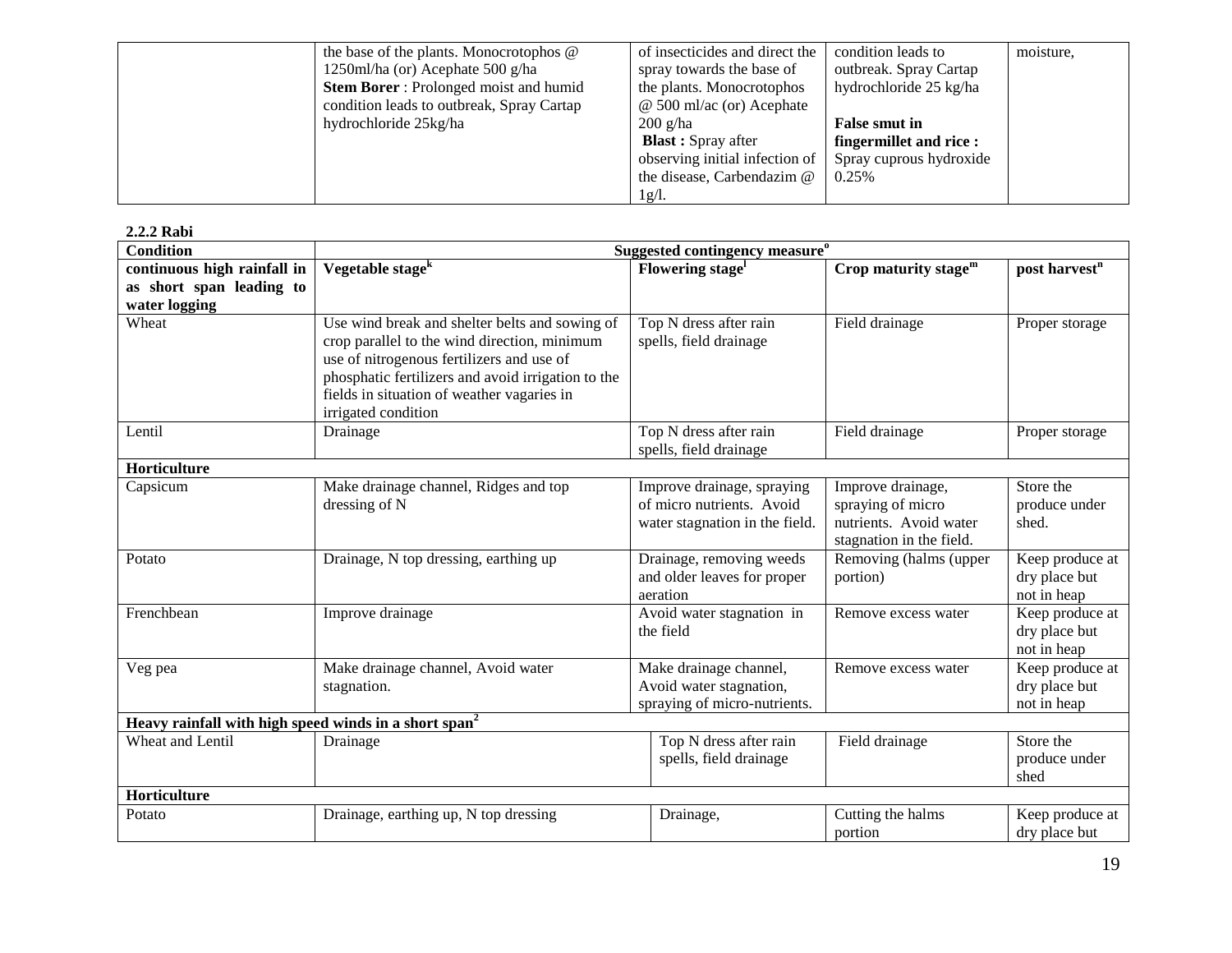|                          |                                                        |                               |                           | not in heap     |  |  |
|--------------------------|--------------------------------------------------------|-------------------------------|---------------------------|-----------------|--|--|
| Cabbage                  | Improve drainage, Avoid water stagnation,              | $\overline{\phantom{a}}$      | Improve drainage, Avoid   | Keep produce at |  |  |
|                          | Spraying of Borax                                      |                               | water stagnation          | dry place but   |  |  |
|                          |                                                        |                               |                           | not in heap     |  |  |
| French bean              | Improve drainage                                       | Avoid water stagnation        | Avoid water stagnation in | Store the       |  |  |
|                          |                                                        | in the field                  | the field                 | produce under   |  |  |
|                          |                                                        |                               |                           | shed            |  |  |
| Veg pea                  | Proper staking/Drainage                                | Staking                       | Safe removal of           | Store the       |  |  |
|                          |                                                        |                               | excess water              | produce under   |  |  |
|                          |                                                        |                               |                           | shed.           |  |  |
|                          | Outbreak of pests and diseases due to unseasonal rains |                               |                           |                 |  |  |
| Wheat                    | Remove excess water                                    | Remove excess water,          | Remove excess water       | Dry the produce |  |  |
|                          |                                                        | fungicide spray               |                           | up to 12-14%    |  |  |
|                          |                                                        |                               |                           | moisture,       |  |  |
| <b>Horticulture</b>      |                                                        |                               |                           |                 |  |  |
| Early Veg pea & Capsicum | Wilt in low lying water logged patches : Drench        | Powdery mildew-spray          | Field drainage            |                 |  |  |
|                          | Carbendazim 1.0 $g/l$ at the base of plants            | any sulpher containing        |                           |                 |  |  |
|                          |                                                        | fungicide                     |                           |                 |  |  |
|                          |                                                        | <b>Aphid-Spray Dimethoate</b> |                           |                 |  |  |

## **2.3 Floods, (not applicable)**

### **2.4Extreme events: Cold wave/Frost/ Hailstorm**

| <b>Extreme event type</b> | Suggested contingency measure <sup>r</sup> |                         |                           |                   |
|---------------------------|--------------------------------------------|-------------------------|---------------------------|-------------------|
|                           | Seedling / nursery stage                   | <b>Vegetative stage</b> | <b>Reproductive stage</b> | <b>At harvest</b> |
| Cold wave <sup>q</sup>    |                                            |                         |                           |                   |
| Wheat                     |                                            | Light irrigation        |                           |                   |
| Rice                      |                                            |                         |                           |                   |
| Tomato                    | Use of poly low tunnels                    |                         |                           |                   |
| Frost                     |                                            |                         |                           |                   |
| Wheat                     | Light irrigation, smoke                    | Light irrigation, smoke |                           |                   |
| Rice                      |                                            |                         |                           |                   |
| Potato                    | Light irrigation, smoke                    | Light irrigation, smoke |                           |                   |
| Cabbage                   | Light irrigation, smoke                    | Light irrigation, smoke |                           |                   |
| Veg pea                   |                                            | Light irrigation, smoke |                           |                   |
| <b>Hailstorm</b>          |                                            |                         |                           |                   |
| Wheat                     |                                            | Direct sowing of Chaiti |                           |                   |
|                           |                                            | Dhan if wheat crop      |                           |                   |
|                           |                                            | completely destroyed    |                           |                   |
| Rice                      | Retransplanting and gap filling            |                         |                           |                   |
|                           | as per severity                            |                         |                           |                   |
| Tomato                    |                                            | Anti hail net           | Anti hail net             |                   |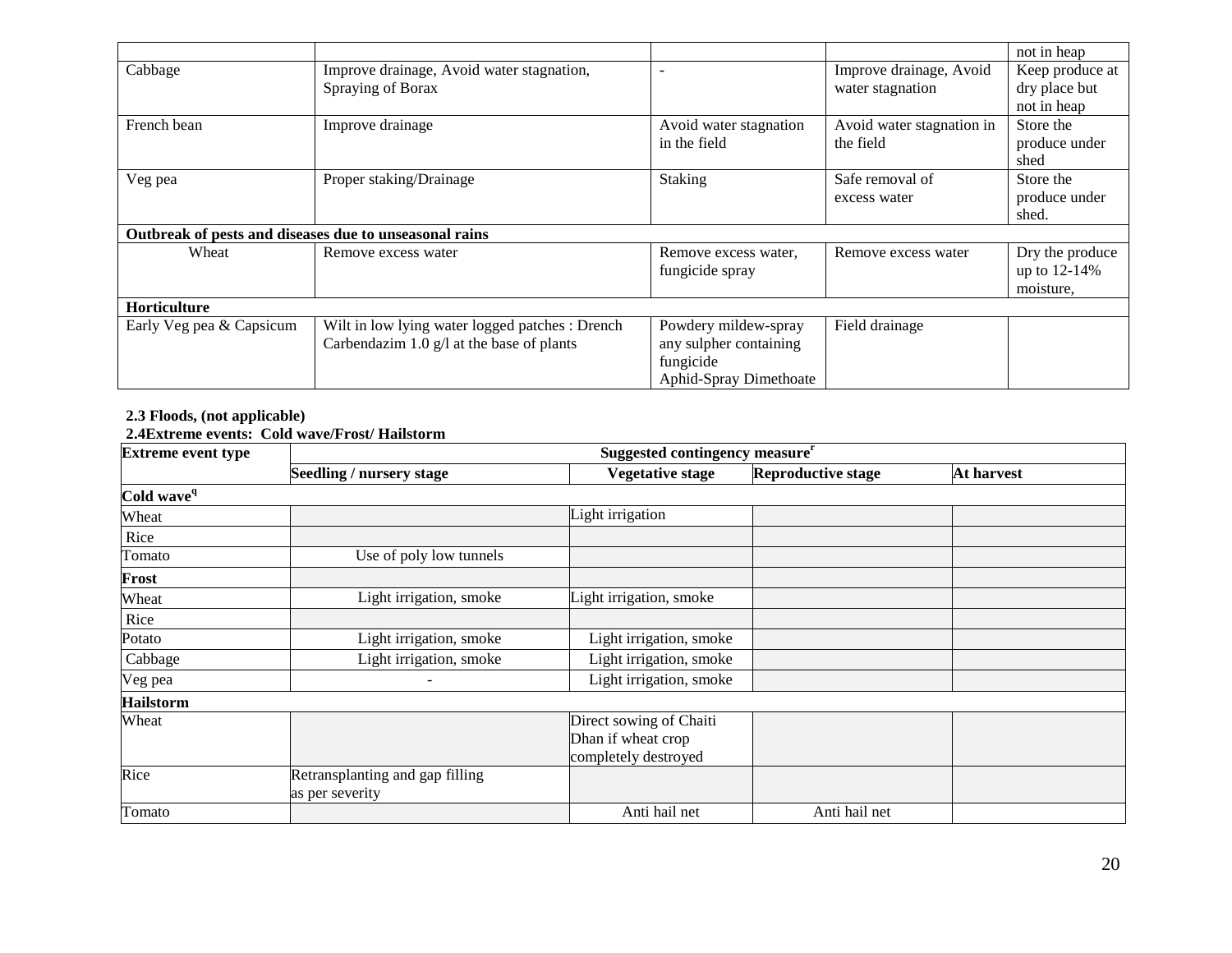#### **2.5. Contingent strategies for Livestock, Poultry & Fisheries**

#### **2.5.1 Livestock**

|                                     | <b>Suggested contingency measures</b>                                                                                                                                                                                                                                                                                                                                                                     |                                                                                                                                                                                                                                                                                                                                                                                                                                                                   |                                                                                                                                                                       |  |
|-------------------------------------|-----------------------------------------------------------------------------------------------------------------------------------------------------------------------------------------------------------------------------------------------------------------------------------------------------------------------------------------------------------------------------------------------------------|-------------------------------------------------------------------------------------------------------------------------------------------------------------------------------------------------------------------------------------------------------------------------------------------------------------------------------------------------------------------------------------------------------------------------------------------------------------------|-----------------------------------------------------------------------------------------------------------------------------------------------------------------------|--|
|                                     | Before the event <sup>s</sup>                                                                                                                                                                                                                                                                                                                                                                             | During the event                                                                                                                                                                                                                                                                                                                                                                                                                                                  | After the event                                                                                                                                                       |  |
| <b>Drought</b>                      |                                                                                                                                                                                                                                                                                                                                                                                                           |                                                                                                                                                                                                                                                                                                                                                                                                                                                                   |                                                                                                                                                                       |  |
| Feed and<br>fodder<br>availability  | Increasing area under fodder production,<br>Crops residues and tree fodder storage.<br>Use managers, use chaff cutters, hay<br>storage. Establishment of fodder banks<br>and Stock sufficient Urea Molasses<br>Mineral Block (UMMB), mineral and<br>vitamin mix, 4% urea treatment of dry<br>fodder.<br>Prepare the silage of non-leguminous<br>fodder crops for the scarcity period.<br>Animal insurance | Utilization of fodder from Perennial & reserve sources.<br>Open grazing in forests and alpine slopes/community<br>lands<br>Feeding of crop residues; use of managers and chaff<br>cutters, feeding of household waste, Provide Urea<br>Molasses Mineral Block (UMMB), mineral and vitamin<br>mix, 4% urea treatment of dry fodder                                                                                                                                 | Availing Insurance, culling undesirable<br>Livestock; Raising of short duration<br>fodder<br>replacement<br>crop,<br>of<br>unproductive animals with improved<br>ones |  |
|                                     | Drinking water Storage of water in tanks, Traditional<br>water ponds, rivers                                                                                                                                                                                                                                                                                                                              | Utilization of stored water, Stall drinking                                                                                                                                                                                                                                                                                                                                                                                                                       | Rejuvenation of water sources                                                                                                                                         |  |
| Health and<br>disease<br>management | Advance preparation with medicines.<br>Vaccinate animals against common<br>diseases like FMD, HS, BQ, Rabbies,<br>awareness camps, distribution of first<br>Aids kits.                                                                                                                                                                                                                                    | Treatment of affected livestock by mass campaign,<br>Modern veterinary care, Animal camps.                                                                                                                                                                                                                                                                                                                                                                        | Proper veterinary care, awareness<br>camps, capacity building of locals,<br>trainings on health care management                                                       |  |
| Cold wave                           |                                                                                                                                                                                                                                                                                                                                                                                                           |                                                                                                                                                                                                                                                                                                                                                                                                                                                                   |                                                                                                                                                                       |  |
| ment<br>management                  | Shelter/environ Provision of conventional house,<br>covering<br>of roof with polythene or leaf straw of<br>pines.<br>Brought back from high hill pasture lands<br>to lower hills; restricted open grazing                                                                                                                                                                                                 | Keep the animal enclosed with proper heating of house<br>with fire places.<br>Group living, dry grass flooring, gunny bags curtains on<br>windows & door, Jute bags wrapped on the back & belly<br>of animals, restricted open grazing during cold days.<br>Prevent water-logging conditions in animal houses. In<br>Kachha houses, the floor should be elevated. Feeding of<br>straw & hay to animals with concentrates and protect the<br>young ones from cold. | Allow animal for pasture grazing.<br>Massage of milking animals and other<br>species, hot water bath of animals                                                       |  |
| Health and<br>disease<br>management | feeding                                                                                                                                                                                                                                                                                                                                                                                                   | Vaccinate & de-worm animals, balanced Extra vitamins and minerals, extra allowance of balanced Health check-up of animals for any<br>feed.<br>Warm living conditions, avoid exposure to cold and<br>rains/snow. The prophylactic and preventive measures for<br>the control of diseases. Deworm animals against endo and<br>ecto-parasites.                                                                                                                       | disease.                                                                                                                                                              |  |

# **2.5.2 Poultry**

| <sup>7</sup> measures<br>. contingency<br>Suggested |                  |                    |
|-----------------------------------------------------|------------------|--------------------|
| sefore the event                                    | During the event | After<br>the event |